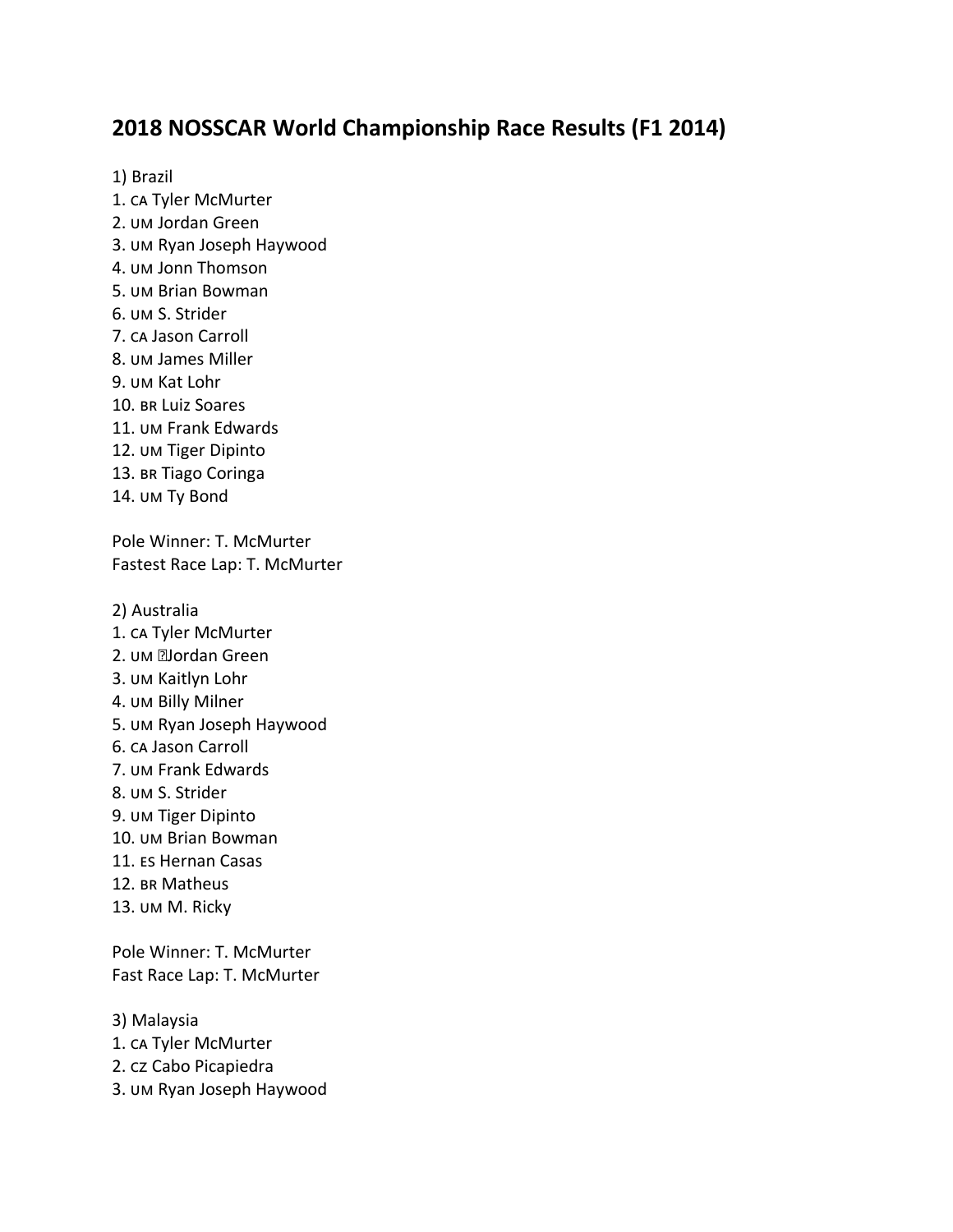4. Ghost-Load 5. UM Jordan Green 6. CA Jason Carroll 7. UM Kat Lohr 8. UM Frank Edwards 9. BR Luiz Soares 10. UM S. Strider 11. UM Ty Bond 12. AR Braiam 13. IT Brugo

Pole Winner: T. McMurter Fastest Race Lap: T. McMurter

4) China

- 1. CA Tyler McMurter
- 2. CLCabo Picapiedra
- 3. UM S. Strider
- 4. UM Eddy Fikes
- 5. GB Elvo
- 6. UM Caleb Lopez
- 7. UM Bryan William Wiggins
- 8. UM Kaitlyn Lohr
- 9. CA Jason Carroll
- 10. UM Jordan Green
- 11. BR D. Halzerauno
- 12. UM M. Ricky
- 13. EA Miguel
- 14. UM Steve Jr.
- 15. BR Luiz Soares
- 16. AR Martin
- 17. BR Nielsen Santos
- 18. UM Ty Bond

Pole Winner: Elvo Fastest Race Lap: T. McMurter

- 5) Bahrain
- 1. Nelson
- 2. CA Tyler McMurter
- 3. GB Elvo
- 4. ZA G. Load
- 5. **US S. Strider**
- 6. *US Steve Jr.*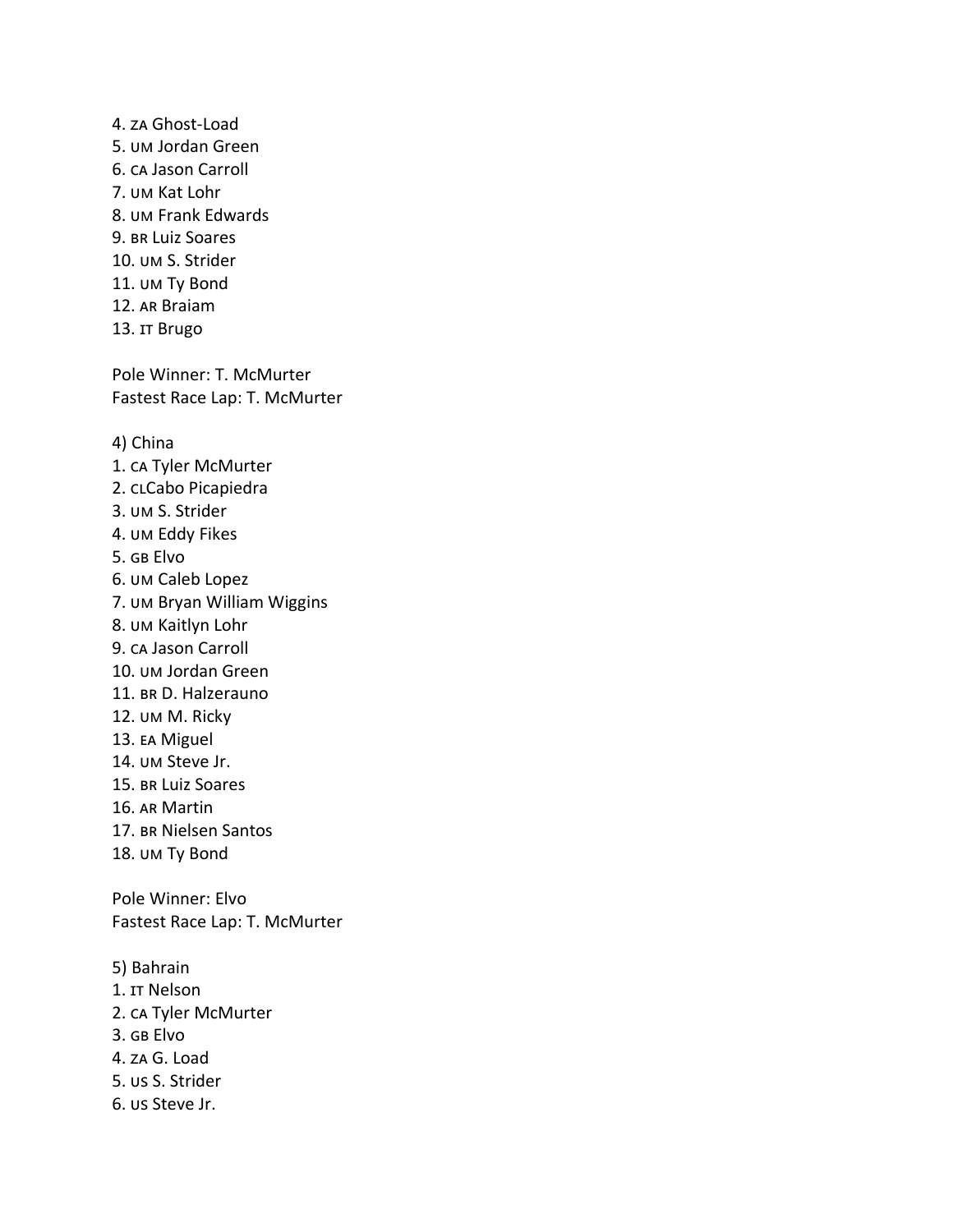7. US Billy Ray Thompson 8. CA Jason Carroll 9. us Cody Vaughn 10. us Caleb Lopez 11. GB A. Mince 12. CA H. Race 13. BR Nielsen Santos 14. ES Hernan Casas 15. AR Martin 16. BR Luiz Soares Pole Winner: Nelson Fastest Race Lap: Nelson 6) Spain 1. GB Mairsie 2. CA Tyler McMurter 3. GB Elvo 4. US Eddy Fikes 5. za G. Load 6. *us Caleb Lopez* 7. *us Jordan Green* 8. us S. Strider 9. us Ryan Joseph Haywood 10. us Kat Lohr 11. AR Y. King 12. US Billy Ray Thompson 13. AR Braiam 14. AR Martin 15. BR Filipe Rocha 16. CA H. Race 17. AR Franel Genio 18. us Brian Bowman 19. GB A. Mince 20. us Cody Vaughn Pole Winner: Elvo Fastest Race Lap: Elvo 7) Monaco 1. za G. Load 2. GB Elvo 3. CA Tyler McMurter 4. UM Jeffery Robinson Jr.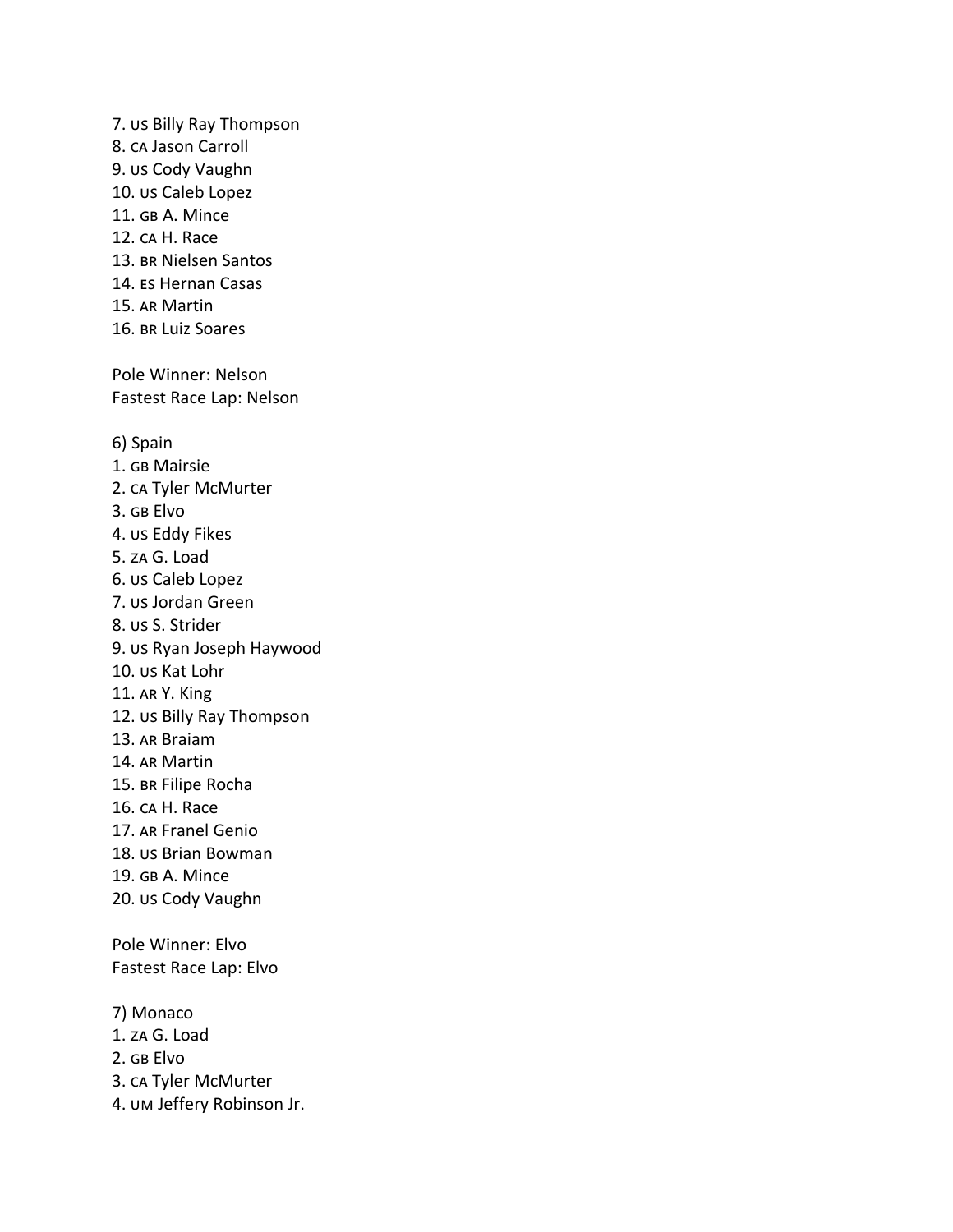5. UM S. Strider 6. UM Ryan Joseph Haywood 7. UM Caleb Lopez 8. UM Kat Lohr 9. CA J. Carroll 10. UM Eddy Fikes 11. CA H. Race 12. JP Cehskamm 13. BR Matheus 14. UM Steve Jr. 15. AR Martin 16. BR D. Halzerano 17. UM F. Edwards 18. Es C. Segar Pole Winner: G. Load Fastest Race Lap: J. Robinson Jr. 8) Canada 1. EC Johnnie Rey De Copa 2. Elvo 3. CA Tyler McMurter 4. UM Jeffery Robinson Jr. 5. BR Tiago Coringa 6. UM S. Striders 7. UM Eddy Fikes 8. CA Jason Carroll 9. UM Kat Lohr 10. UM Ryan Joseph Haywood 11. UM Billy Ray Thompson 12. UM Steve Jr. 13. CL Cabo Picapiedra 14. IT Brugo 15. ve Julian 16. MX Carlos 17. BR Luiz Soares 18. AR Braiam 19. CA H. Race 20. JP Cehskamm

Pole Winner: J. Rey De Copa Fastest Race Lap: J. Rey De Copa

9) Great Britain Sept. 22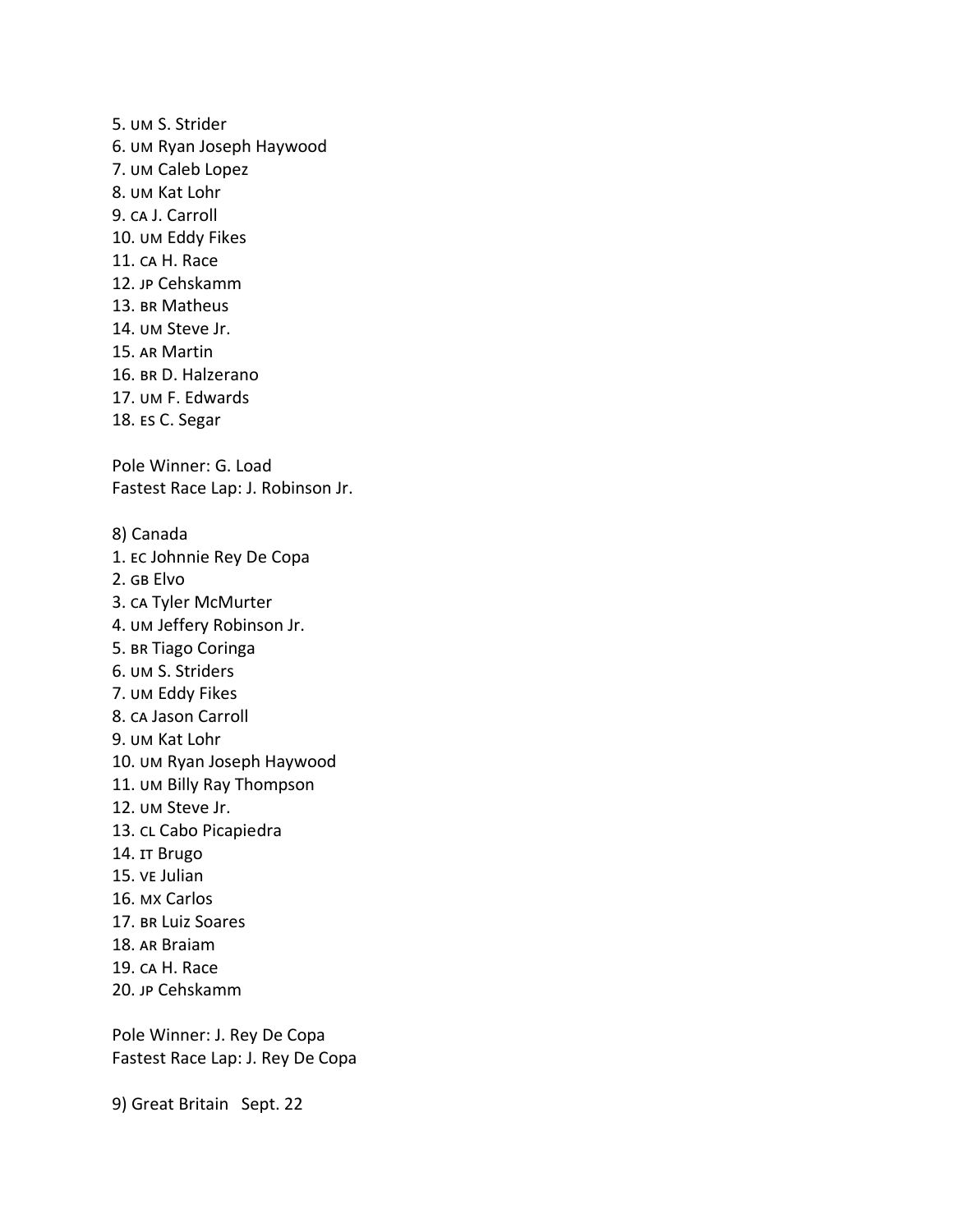1. EC Johnnie Rey De Copa 2. BR Nielsen Santos  $3.$   $GB$  Flvo 4. CA Tyler McMurter 5. Cabo Picapiedra 6. UM Jeffery Robinson Jr. 7. Ghost Load 8. UM Billy Ray Thompson 9. UM Caleb Lopez 10. CA Jason Carroll 11. BR Tiago Coringa 12. UM S. Strider 13. UM RJ Haywood 14. UM Cody Vaughn 15. GB A. Mince 16. Cehskamm \*Pole Winner: Johnnie Rey De Copa \*Fastest Race Lap: Johnnie Rey De Copa 10) Germany Sept. 29 1. CA Tyler McMurter 2. GB Elvo 3. Cabo Picapiedra 4. UM Eddy Fikes 5. UM S. Strider 6. UM Steve Jr. 7. UM Jeffery Robinson Jr. 8. UM Billy Ray Thompson 9. UM Ryan Joseph Haywood 10. UM Jordan Green 11. CA Jason Carroll 12. EC Johnnie Rey De Copa 13. AR Martin 14. Nelson 15. AR Braiam 16. IT Brugo 17. UM M. Ricky 18. MX H. Topaz

\*Pole Winner: Johnnie Rey De Copa \*Fastest Race Lap: Elvo

11) Hungary Sept. 29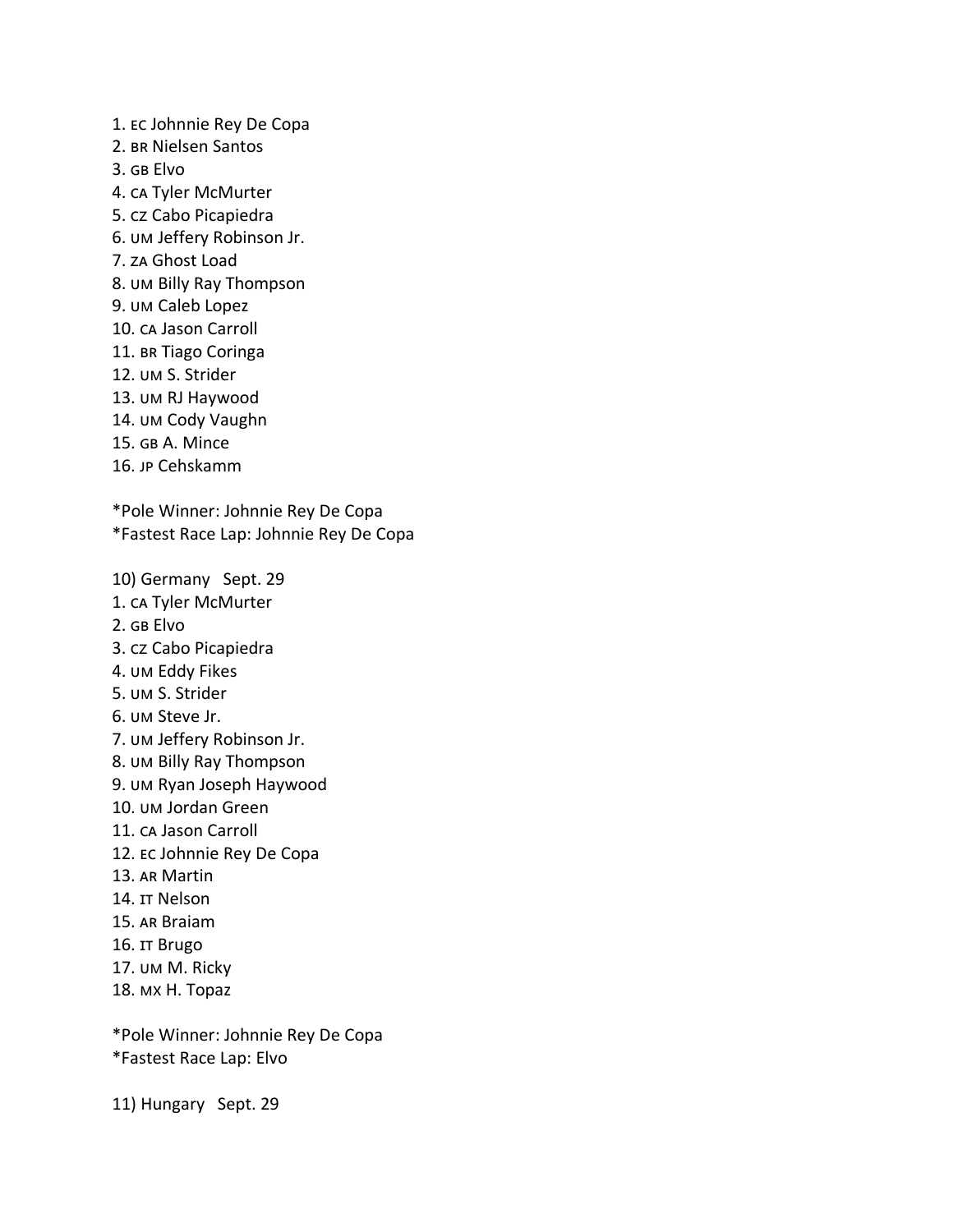1. EC Johnnie Rey De Copa 2. UM Jeffery Robinson Jr. 3. GB Flvo 4. CA Tyler McMurter 5. Cabo Picapiedra 6. UM Eddy Fikes 7. UM Steve Jr. 8. UM Jordan Green 9. BR Nielsen Santos 10. UM Caleb Lopez 11. UM Ryan Joseph Haywood 12. CA Jason Carroll 13. BR Tiago Coringa 14. UM S. Strider 15. UM Brian Bowman 16. UM Billy Ray Thompson 17. AR Y. King 18. IT Brugo 19. Es Hernan Casas 20. MX Carlos

\*Pole Winner: Johnnie Rey De Copa \*Fastest Race Lap: Johnnie Rey De Copa

12. Belgium Oct. 6 1. EC Johnnie Rey De Copa 2. GB Elvo 3. Greg Baker 4. CA Tyler McMurter 5. cz Cabo Picapiedra 6. UM Jeffery Robinson Jr. 7. UM Eddy Fikes 8. CA Jason Carroll 9. UM Dustin Mcclintock 10. UM Steve Jr. 11. UM S. Strider 12. UM Cliff Price 13. UM Cody Vaughn 14. BR Gilsin 15. UM Frank Edwards 16. UM Tiger Dipinto

- 17. MX Carlos
- 18. UM Ty Bond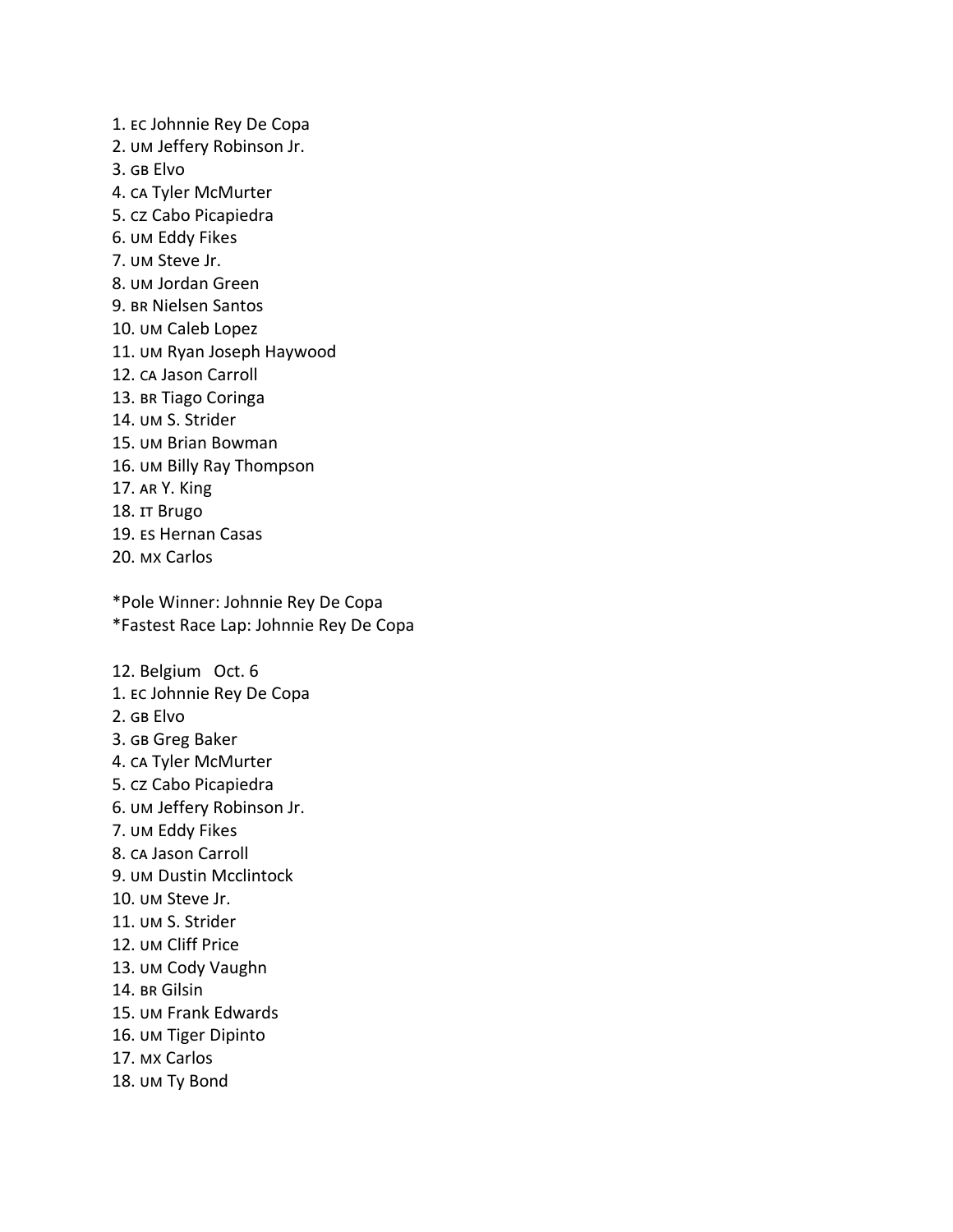\*Pole Winner: Johnnie Rey De Copa \*Fastest Race Lap: Johnnie Rey De Copa

13. Italy Oct. 13 1. EC Johnnie Rey De Copa 2. Greg Baker 3. GB Elvo 4. CA Tyler McMurter 5. Es Chacal 6. za Ghost Load 7. UM Eddy Fikes 8. UM Cliff Price 9. UM Jordan Green 10. BR Dani Lolora 11. BR Nielsen Santos 12. cz Cabo Picapiedra 13. UM Jeffery Robinson Jr. 14. UM Jared Scott 15. Au Senna 16. BR J.F. Marinheiro 17. Nelson 18. AR Braiam

\*Pole Winner: Johnnie Rey De Copa \*Fast Race Lap: Johnnie Rey De Copa

14. Singapore Oct. 13 1. BR Nielsen Santos 2. EC Johnnie Rey De Copa 3. UM Jared Scott 4. CA Tyler McMurter 5. UM Eddy Fikes 6. UM Jordan Green 7. JP S.A. Ya 8. UM Kat Lohr 9. ZA Ghost Load 10. BR Tiago Coringa 11. UM Cody Vaughn 12. Elvo 13. Greg Baker 14. UM Cliff Price 15. BR Dani Lolora

\*Pole Winner: Jared Scott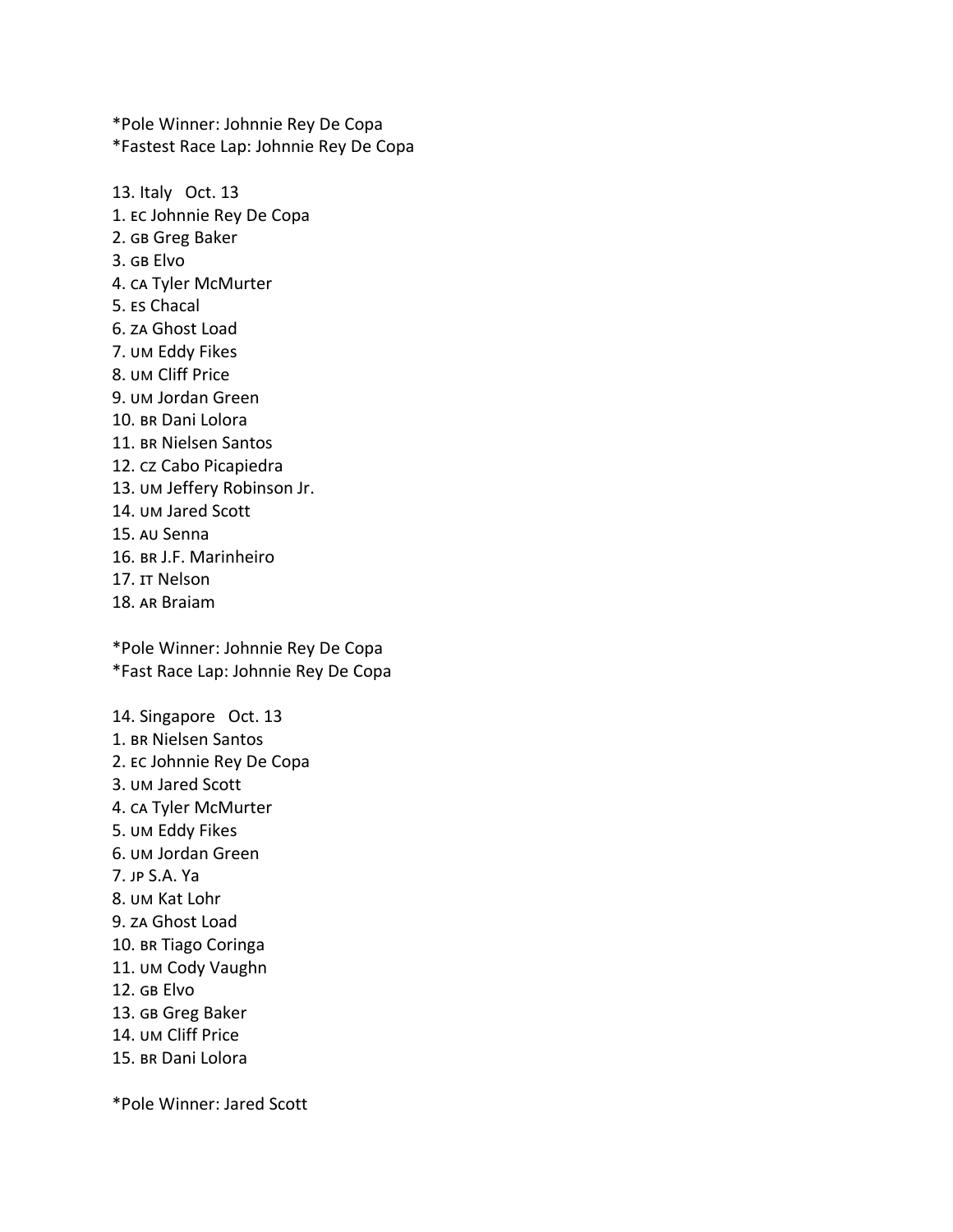\*Fastest Race Lap: Nielsen Santos

15. Japan Oct. 20 1. EC Johnnie Rey De Copa 2. Greg Baker 3. CA Tyler McMurter 4. GB Flvo 5. za Ghost Load 6. UM Jeffery Robinson Jr. 7. UM Eddy Fikes 8. UM S. Striders 9. BR Tiago Coringa 10. UM Steve Jr. 11. UM Jared Scott 12. BR Nielsen Santos 13. UM Jordan Green 14. CA Jason Carroll 15. UM Cliff Price \*Pole Winner: Nielsen Santos \*Fastest Race Lap: Johnnie Rey De Copa 16. Russia Oct. 27 1. BR Nielsen Santos 2. GB Elvo 3. Cabo Picapiedra 4. UM Silt Striders 5. c Tyler McMurter 6. UM Jeffery Robinson Jr. 7. Ghost Load 8. BR Tiago Coringa 9. AR Charly Pelado 10. CASteven Dog 11. BR Gustavo Sousa 12. UM Steve Jr. 13. GB T.Bonnie 14. UM Cliff Price 15. FR Kinali 16. BR JF Mrinheiro 17. AR Martin

18. UM M. Ricky

\*Pole Winner: Nielsen Santo

\*Fastest Race Lap: Nielsen Santos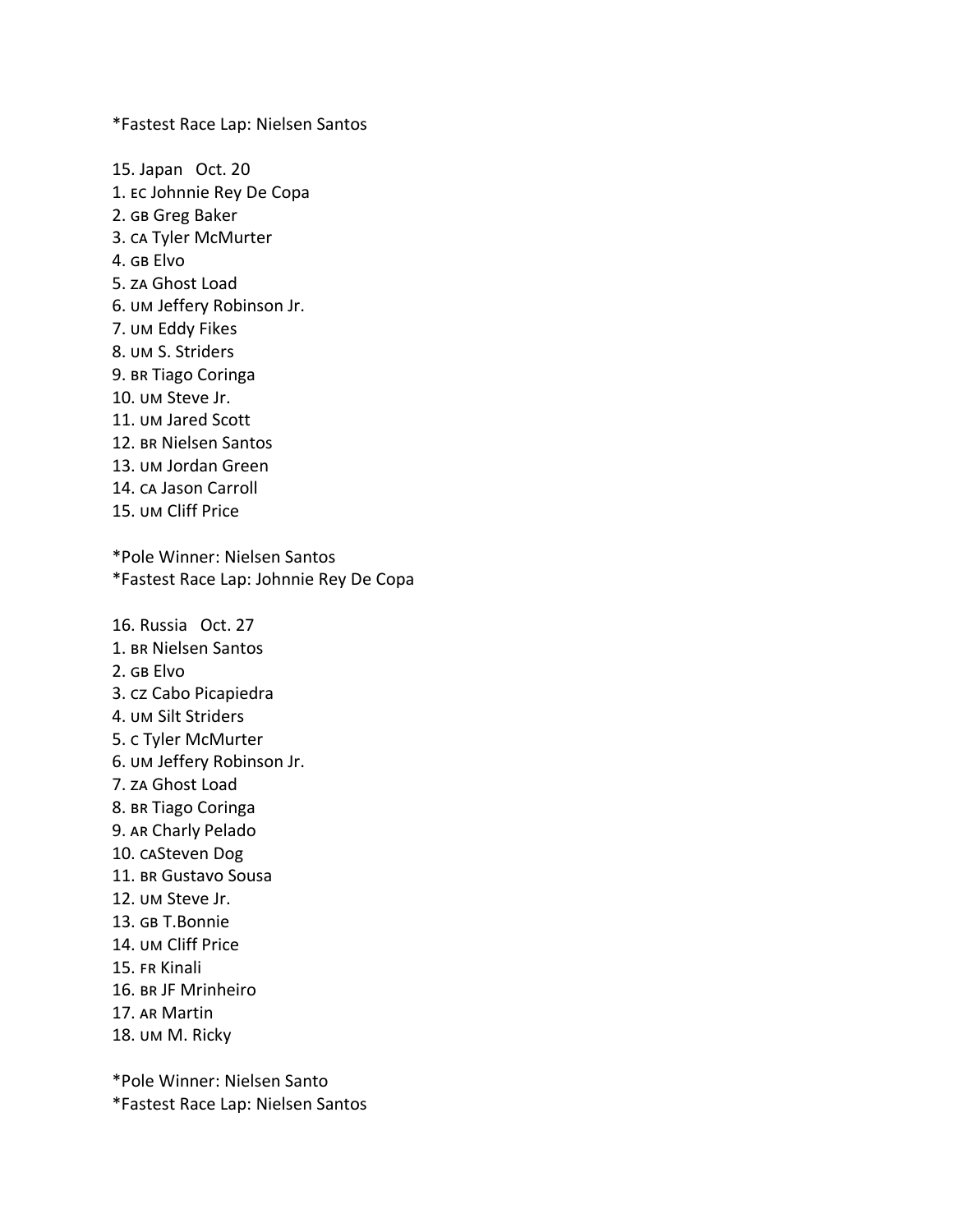17. Abu Dhabi Oct. 27 1. BR Nielsen Santos 2. cz Cabo Picapiedra 3. CA Tyler McMurter 4. UM Jeffery Robinson Jr. 5. UM Silt Strider 6. GB Elvo 7. FR Kinali 8. ZA Ghost Load 9. UM Jordan Green 10. UM Jared Scott 11. BR Tiago Coringa 12. BR Capozzi 13. GB D. Kaidyn 14. BR JF Marinheiro 15. AR Charly Pelado 16. BR Matheus 17. CA Steven Dog 18. BR Gustavo Sousa

\*Pole Winner: Nielsen Santos \*Fastest Race Lap: Nielsen Santos

18. United States Nov. 3 1. CA Tyler McMurter 2. UM Silt Strider 3. UM Eddy Fikes 4. BR Tiago Coringa 5. UM Jeffery Robinson Jr. 6. UM Caleb Lopez 7. UM Steve Jr. 8. CA Jason Carroll 9. BR Capozzi 10. CP Kinali 11. Es Chacal 12. IT Nelson \*Pole Winner: T. McMurter \*Fastest Race Lap: S. Strider

19. Monaco (2) Nov. 3 1. UM Silt Strider 2. UM Jeffery Robinson Jr.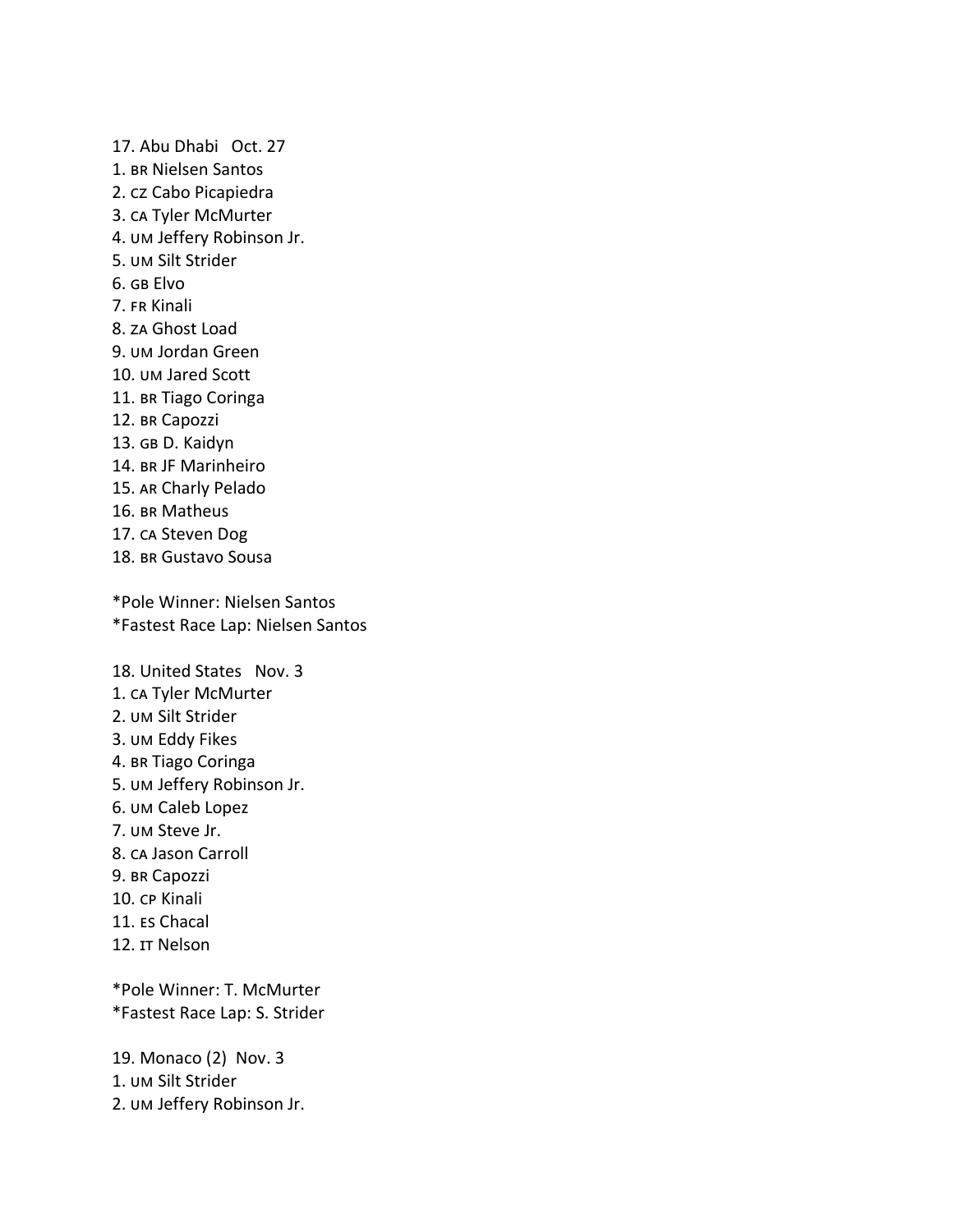3. UM Jared Scott 4. BR Tiago Coringa 5. CA Tyler McMurter 6. UM Eddy Fikes 7. UM Kat Lohr 8. UM Caleb Lopez 9. CA Jason Carroll 10. MX Carlos 11. AR Braiam 12. AU Senna \*Pole Winner: T. Coringa \*Fastest Race Lap: T. Coringa 20. Brazil (2) Nov. 3 1. CA Tyler McMurter 2. Greg Baker 3. UM Jared Scott 4. UM Silt Strider 5. UM Eddy Fikes 6. UM Jeffery Robinson Jr. 7. UM Steve Jr. 8. UM Kat Lohr 9. BR Tiago Coringa 10. CA Jason Carroll 11. BR Nielsen Santos 12. AU Senna 13. AR Braiam 14. Nelson 15. BR JF Marinheiro \*Pole Winner: J. Scott

\*Fastest Race Lap: J. Scott

# **2018 NOSSCAR World Championship Final Standings**

1. CA Tyler McMurter: 342 pts \*7 wins (Rookie of the Year) 2. GB Elvo: 215 pts 3. UM Silt Strider: 202 pts \*1 win 4. UM Jeffery Robinson Jr: 160 pts 5. EC Johnnie Rey De Copa: 155 pts \*6 wins 6. UM Eddy Fikes: 153 pts 7. Cabo Picapiedra: 131 pts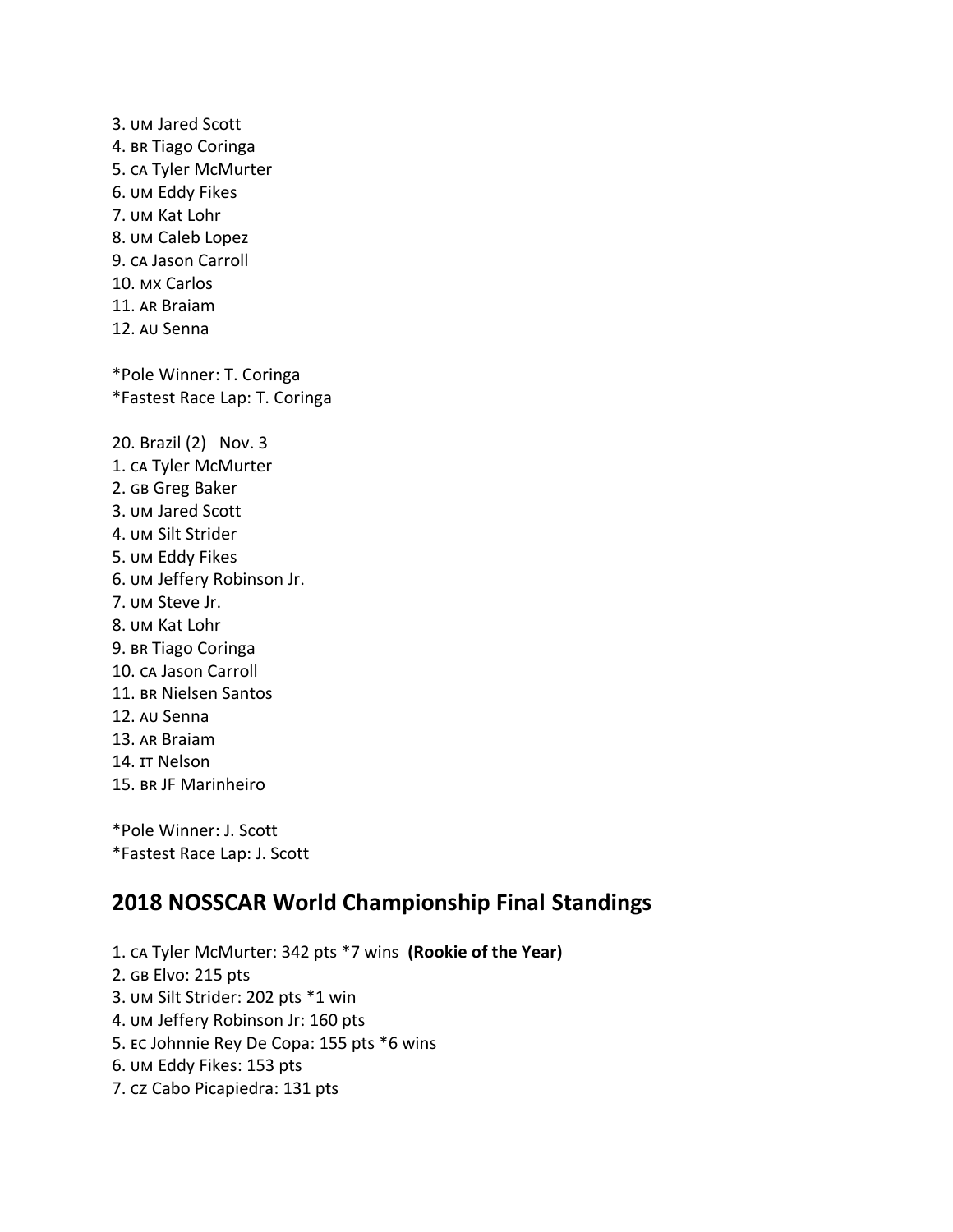8. BR Nielsen Santos: 122 pts \*3 wins 9. ZA Ghost Load: 121 pts \*1 win 10. CA Jason Carroll: 121 pts 11. UM Jordan Green: 112 pts 12. UM Kaitlyn Lohr: 95 pts 13. BR Tiago Coringa: 94 pts 14. UM Ryan Joseph Haywood: 88 pts 15. UM Steve Jr: 84 pts 16. Greg Baker: 74 pts 17. UM Caleb Lopez: 74 pts 18. UM Jared Scott: 68 pts 19. UM Billy Ray Thompson: 43 pts 20. IT Nelson: 39 pts \*1 win 21. UM Frank Edwards: 33 pts 22. AR Braiam: 31 pts 23. BR Luiz Soares: 27 pts 24. *us Brian Bowman: 27 pts* 25. UM Cody Vaughn: 26 pts 26. UM Cliff Price: 26 pts 27. AR Martin: 24 pts 28. CP Kinali: 21 pts 29. GB Mairsie: 20 pts \*1 win 30. MX Carlos: 19 pts 31. CA H. Race: 19 pts 32. Es Chacal: 18 pts 33. UM Tiger Dipinto: 17 pts 34. UM M. Ricky: 17 pts 35. UM Ty Bond: 17 pts 36. IT Brugo: 16 pts 37. BR JF Marinheiro: 16 pts 38. us Billy Milner: 14 pts 39. AU Senna: 14 pts 40. Es Hernan Casas: 14 pts 41. GB A. Mince: 14 pts 42. US Jonn Thomson: 14 pts 43. BR Matheus: 13 pts 44. JP Cehskamm: 13 pts 45. BR Capozzi: 13 pts 46. AR Charly Pelado: 12 pts 47. BR Dani Lolora: 11 pts 48. CA Steven Dog: 11 pts 49. AR Y. King: 10 pts 50. us Bryan Wiggins: 10 pts 51. BR D. Halzerauno: 10 pts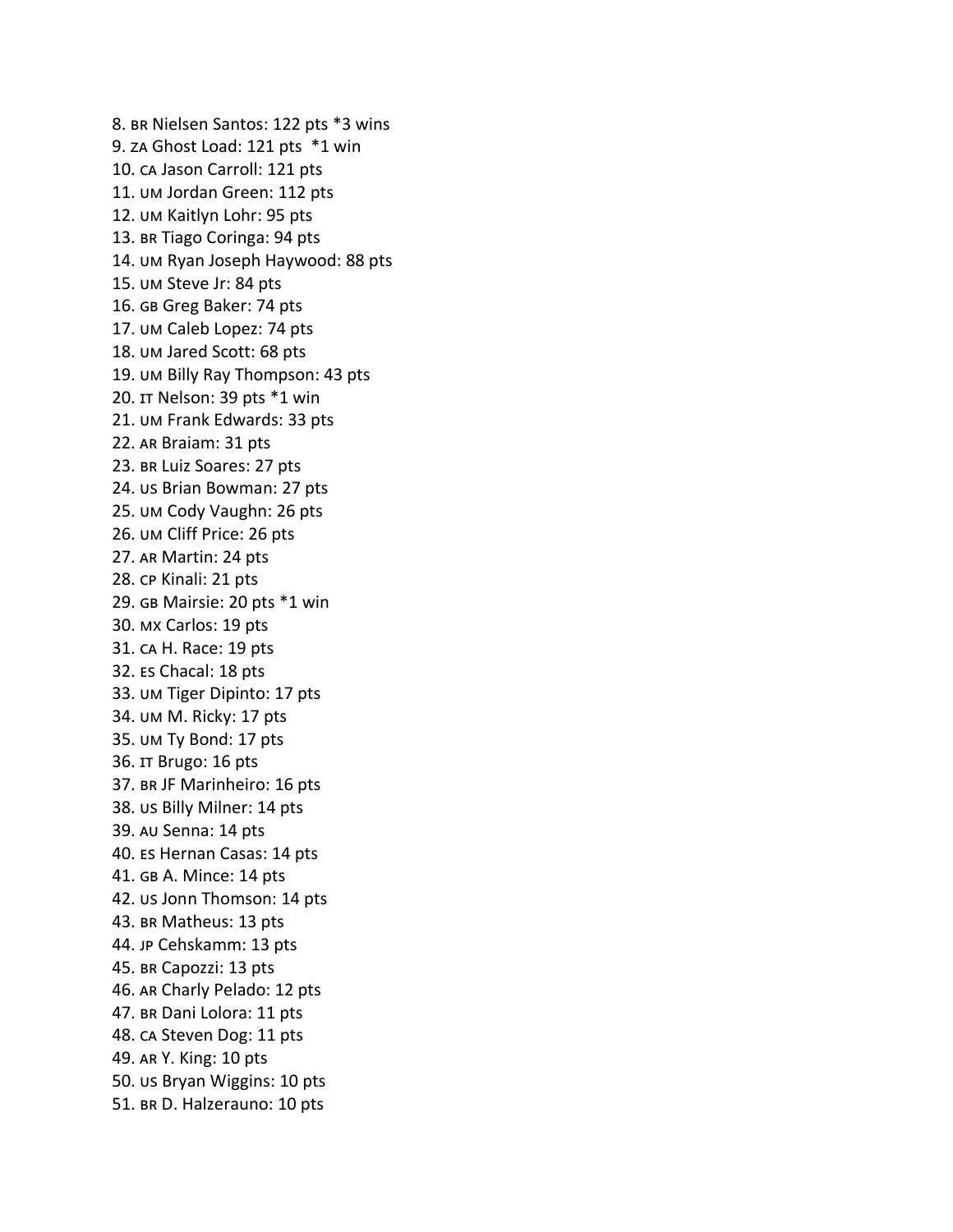52. JP S. A. Ya: 10 pts 53. BR Gustavo Sousa: 10 pts 54. *us James Miller: 9 pts* 55. UM Dustin McClintlock: 8 pts 56. Es Miguel: 4 pts 57. BR Filipe Rocha: 4 pts 58. EA C. Segar: 4 pts 59. ve Julian: 4 pts 60. GB D. Kaidyn: 4 pts 61. GB T. Bonnie: 4 pts 62. BR Gilsin: 4 pts 63. MX H. Topaz: 4 pts 64. AR Franel Genio: 4 pts

# **2019 NOSSCAR World Championship Results Gran Turismo Sport (Sport Mode) 2019 Super Formula cars at Circuit de Barcelona-Catalunya**

## **DIVISION 1 Race Results**

### **Race 1 (Group A)**

- 1. (USA) Big Sean
- 2. (CAN) MSP
- 3. (CAN) Svenno J.
- 4. (CAN) Hawco
- 5. (BRA) Racer-X
- 6. (USA) Flash Ash
- 7. (USA) EvenSteven
- 8. (USA) Lude
- 9. (USA) Jet Reset
- 10. (USA) Shock
- 11. (USA) Red Baron
- 12. (USA) Jarrett Burton
- 13. (USA) Hard-Hitter
- 14. (USA) Jezus-Dabz
- 15. (BRA) Diego
- 16. (USA) B. Hairs
- 17. (CAN) Mad-Boy
- 18. (USA) Bullet-Ridden

## **Race 1 (Group B)**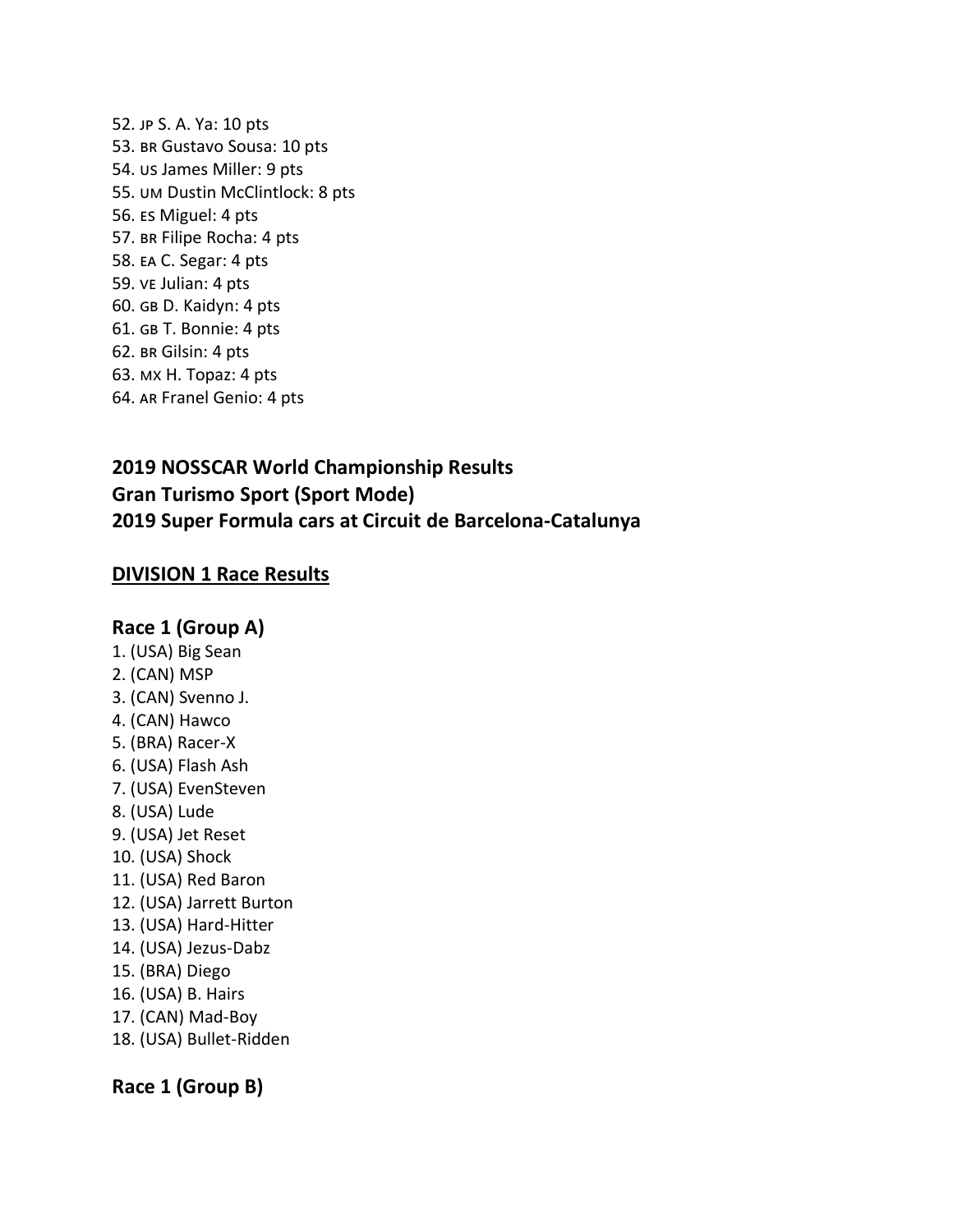1. (USA) Ark-Angel 2. (ARG) Chris Cornell 3. (CAN) Brian B. 4. (CAN) Sajoraa 5. (CAN) D.D. Saint 6. (CAN) Tyler McMurter 7. (CAN) Mix-Master 8. (USA) Young-n-Dumb 9. (USA) Time-Consumer 10. (USA) C. Guz 11. (BRA) Frauzino 12. (CAN) Mr. Maggoo 13. (CAN) Groschat-Blanc 14. (USA) C. Daines 15. (BRA) Ricardo Barbosa 16. (BRA) Luiz Cyborg 17. (USA) Ricky 18. (THA) MCM-Racing

## **Race 2**

- 1. (AUT) Ram 2. (USA) Loaf-Dej 3. (USA) Nore Vlitmitr
- 4. (CAN) Howee
- 5. (USA) EvenSteven
- 6. (USA) Jet Reset
- 7. (USA) Flash Ash
- 8. (USA) J.J. G.G.
- 9. (USA) Hard-Hitter
- 10. (CAN) Svenno J.
- 11. (USA) Bullet-Ridden
- 12. (CAN) Brian B.
- 13. (CAN) Tyler McMurter
- 14. (BOL) Shiki Banki
- 15. (CAN) Mad-Boy
- 16. (CAN) M.S.P.
- 17. (ARG) Fossacle

# **Race 3**

- 1. (AUT) Ram
- 2. (USA) Nore Vlimitr
- 3. (CAN) Nilan
- 4. (CAN) Brian B.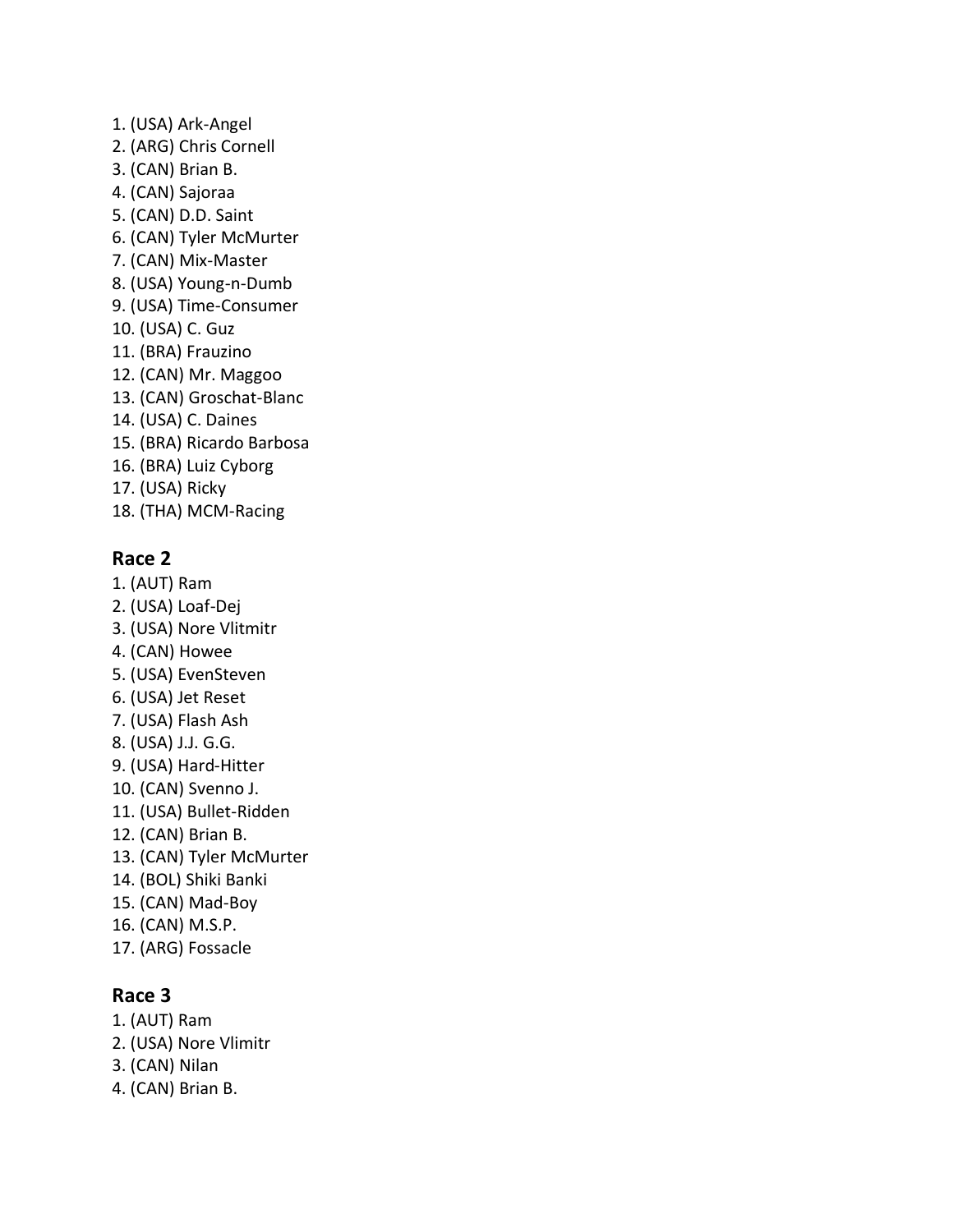5. (CHL) Roar Ve 6. (USA) J.J. G. G. 7. (CAN) Tyler McMurter 8. (USA) Bennisee 9. (USA) Bullet-Ridden 10. (USA) Lude 11. (USA) Squeaky Seagull 12. (BOL) Shiki Banki 13. (USA) Jet Reset 14. (USA) EvenSteven 15. (CAN) Svenno J. 16. (USA) Dritzel 17. (USA) Dal Castro 18. (CAN) Mad-Boy 19. (BRA) Ninoxx 20. (USA) Iper-Design

# **Race 4 (Group A)**

- 1. (USA) Gunther
- 2. (USA) EvenSteven
- 3. (CAN) Svenno J.
- 4. (ARG) Dal Castro
- 5. (USA) SNB SeaBass
- 6. (BRA) Zanuto
- 7. (CAN) Plugraze
- 8. (CAN) Winston 9. (GBR) MRC Cupcake
- 10. (BRA) Gabi Brum
- 11. (USA) Atomic Lantern
- 12. (USA) Cache Credit
- 13. (CAN) Grossi
- 14. (USA) KX-Racer
- 15. (USA) P. Pedlar
- 16. (BRA) Bruno Fel
- 17. (USA) Capt. Worm
- 18. (USA) Andrew Parker
- 19. (USA) Bone-Head-Zor

# **Race 4 (Group B)**

- 1. (CAN) Nilan
- 2. (USA) Nore Vlimitr
- 3. (USA) J.J. G.G. 4. (USA) Lude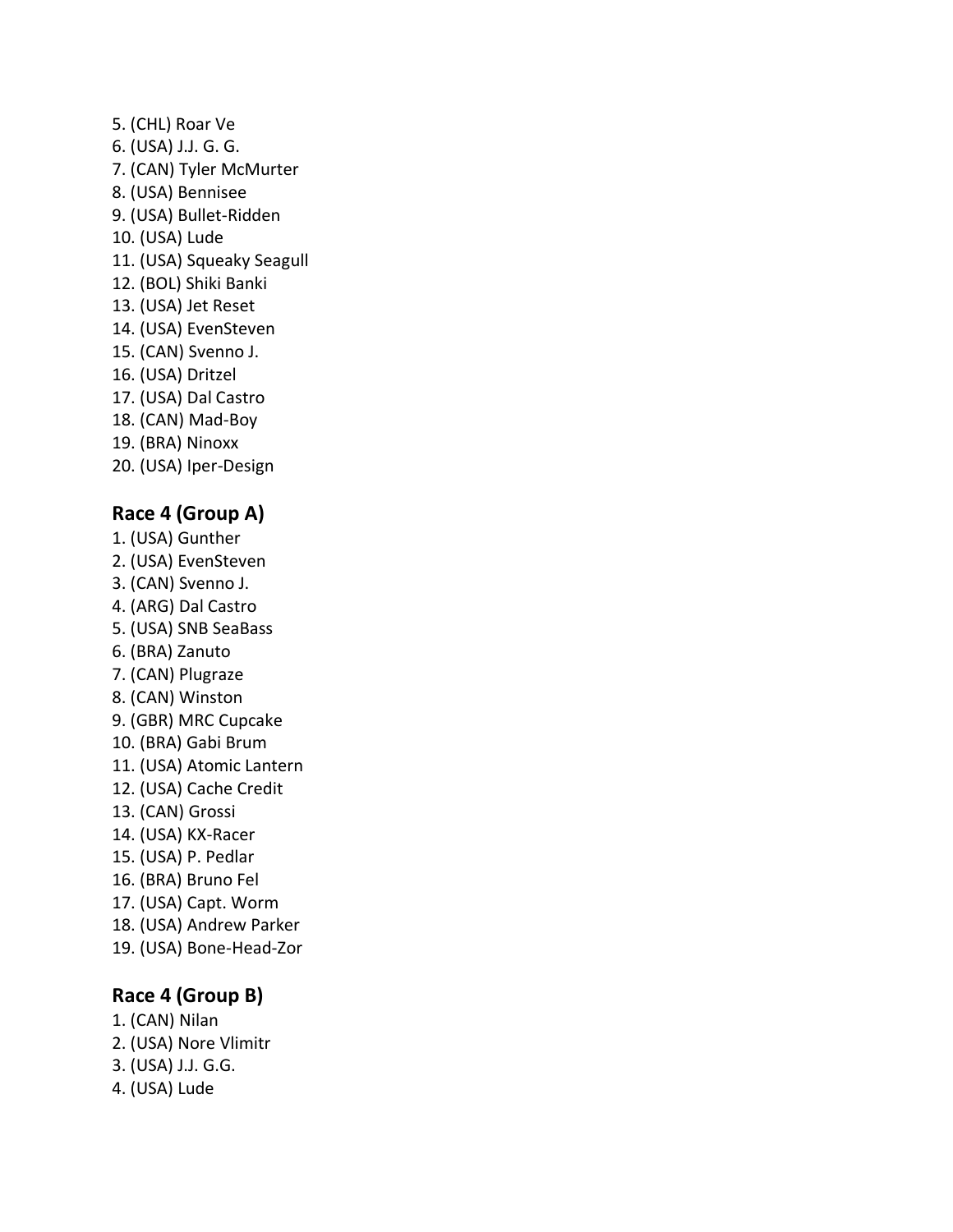5. (BOL) Shiki Banki 6. (USA) Dritzel 7. (BRA) Leonardo J. Souza 8. (USA) Sid Semper 9. (USA) Octayne 10. (CAN) Tyler McMurter 11. (USA) Rocket Fuel 12. (USA) Race-Car 13. (MEX) Mendez 14. (USA) BRT Doza 15. (BRA) The Royal Marceio 16. (USA) Speed Richard 17. (CHL) Roar Ve 18. (USA) Bennisee 19. (CAN) Mayhem 20. (USA) Truckeria

## **Race 5 (Group A)**

- 1. (USA) Gunther
- 2. (USA) EvenSteven
- 3. (USA) Lude
- 4. (USA) Six-Seven-Cam
- 5. (BRA) Leonardo Souza
- 6. (CAN) Melm Sadd
- 7. (CAN) Svenno J.
- 8. (USA) S. Pitfire
- 9. (USA) D. Mann
- 10. (USA) Hawk-Moon
- 11. (USA) Fireball Wiebs
- 12. (USA) Rocket Fuel
- 13. (MEX) Neurox 14. (MEX) Mendez
- 15. (USA) Race-Car
- 16. (CHL) Roar Ve
- 17. (USA) Tes Yeux
- 18. (THA) Fly-Hider
- 19. (USA) Lex Burr
- 20. (CAN) Mark

# **Race 5 (Group B)**

- 1. (USA) Hektor
- 2. (CAN) Saugasam
- 3. (CAN) Tyler McMurter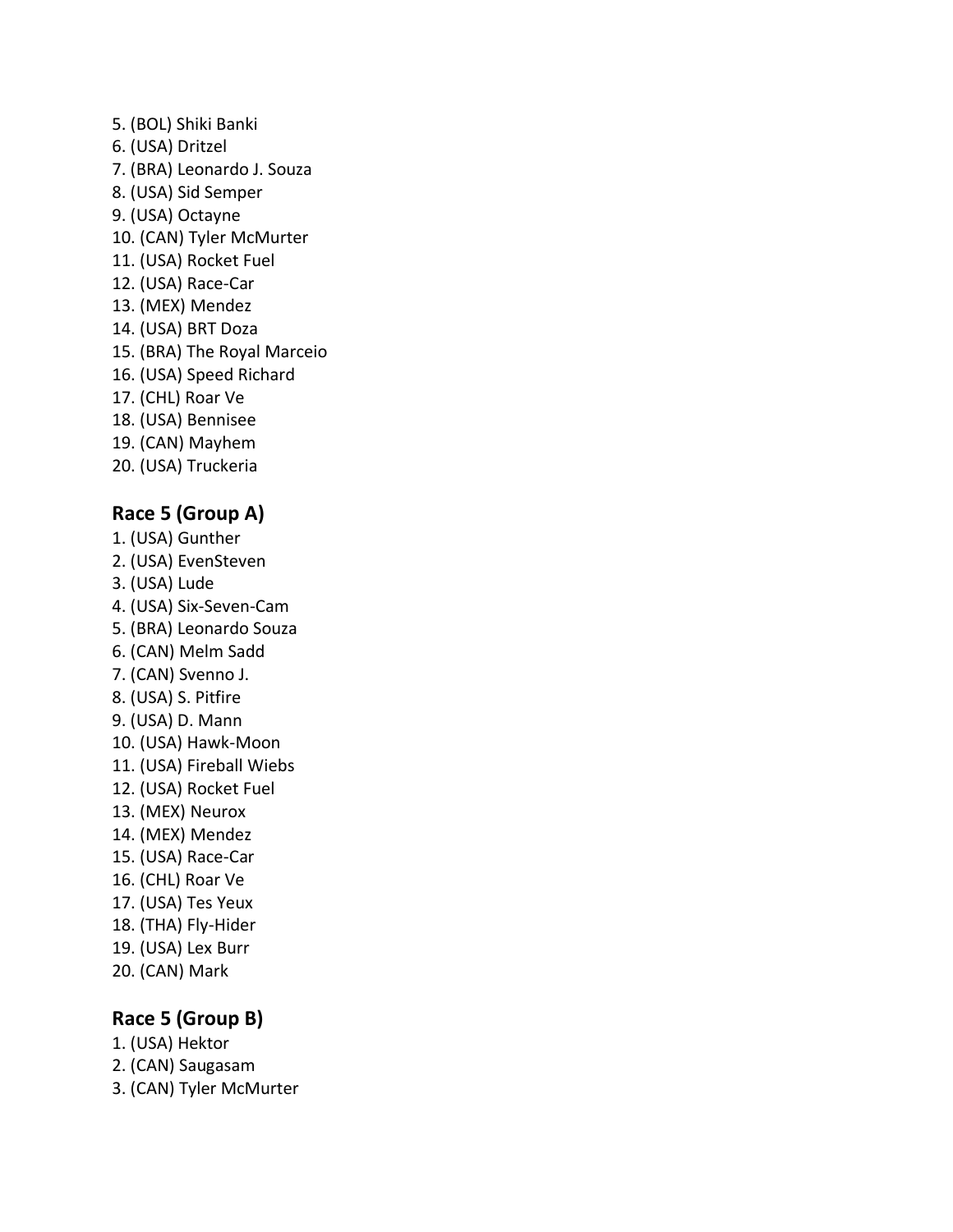4. (USA) Jezus Dabz 5. (CHL) Accros 6. (USA) McBurgler 7. (USA) Atomic Lantern 8. (BRA) Simivi 9. (USA) Travis 10. (CAN) Grossi 11. (USA) Dan 12. (USA) Jesse 13. (USA) The-Badness 14. (USA) F. B. Bean 15. (GBR) D. Griffith 16. (BRA) Zanuto 17. (CAN) D.D. Saint 18. (MEX) Aix Flores 19. (BRA) G.N. Mae Hado

## **2019 NOSSCAR World Championship Final Standings (Division 1) Gran Turismo Sport (Sport Mode)**

**5 Races at Circuit de Barcelona-Catalunya**

1. (USA) EvenSteven: 84 pts **\*CHAMPION** 2. (CAN) Svenno J.: 74 pts **\*Rookie of the Year** 3. (CAN) Tyler McMurter: 72 pts 4. (USA) Lude: 64 pts 5. (USA) Nore Vlitmitr: 64 pts 6. (AUT) Ram: 50 pts \*2 wins 7. (USA) Gunther: 50 pts \*2 wins 8. (USA) J.J. G.G.: 50 pts 9. (CAN) Brian B.: 48 pts 10. (CAN) Nilan: 45 pts \*1 win 11. (USA) Jet Reset: 38 pts 12. (BOL) Shiki Banki: 35 pts 13. (BRA) Leonardo J. Souza: 32 pts 14. (USA) Flash Ash: 31 pts 15. (CAN) MSP: 28 pts 16. (CHL) Roar Ve: 28 pts 17. (USA) Bullet-Ridden: 28 pts 18. (USA) Atomic Lantern: 26 pts 19. (USA) Jezus Dabz: 26 pts 20. (USA) Ark-Angel: 25 pts \*1 win 21. (USA) Big Sean: 25 pts \*1 win 22. (USA) Hektor: 25 pts \*1 win 23. (USA) Dal Castro: 23 pts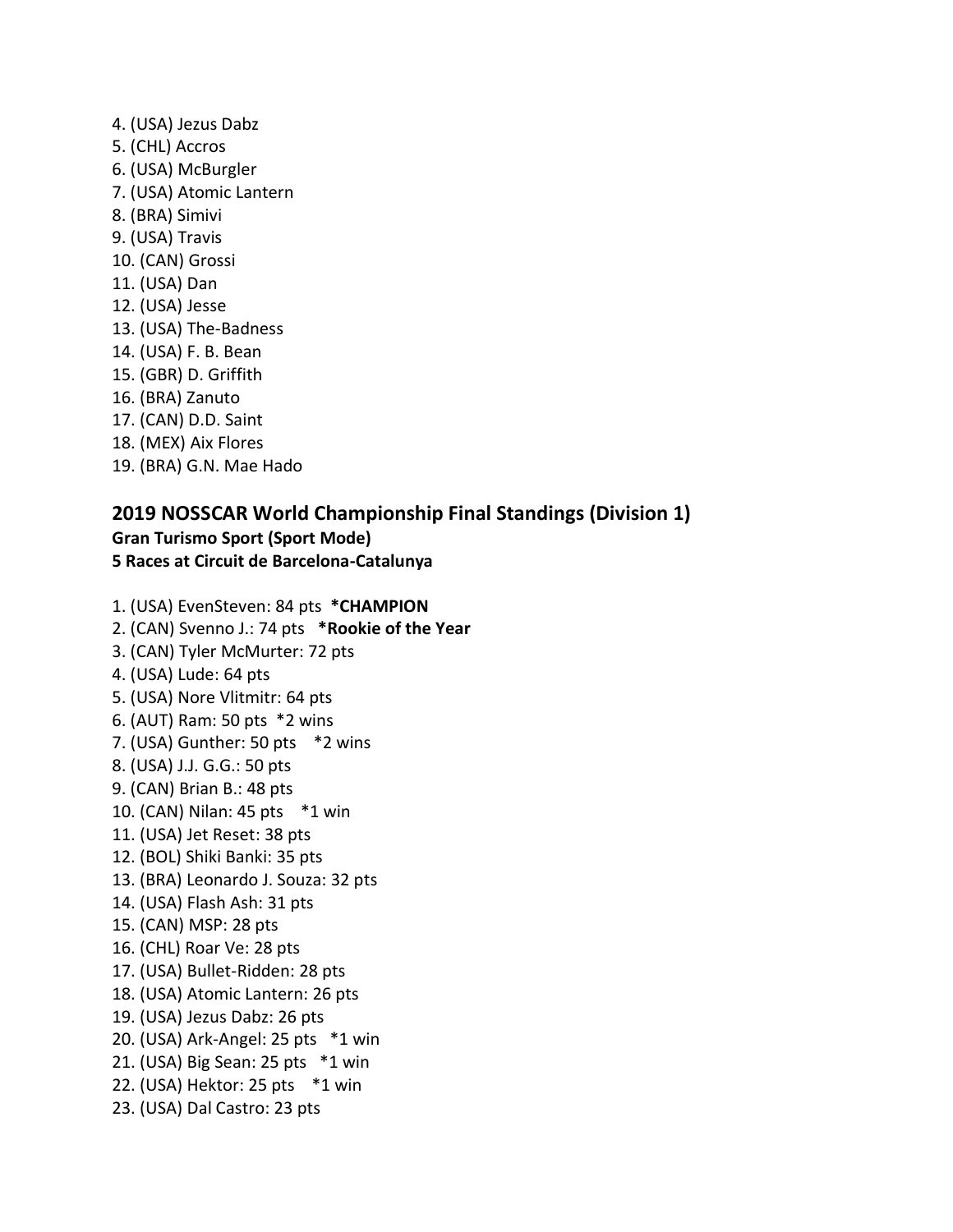24. (CAN) D.D. Saint: 22 pts 25. (USA) Hard-Hitter: 22 pts 26. (ARG) Chris Cornell: 22 pts 27. (CAN) Saugasam: 22 pts 28. (USA) Loaf Dej: 22 pts 29. (BRA) Zanuto: 22 pts 30. (USA) Dritzel: 22 pts 31. (CAN) Grossi: 21 pts 32. (USA) Rocket Fuel: 21 pts 33. (USA) Cache Credit: 20 pts 34. (CAN) Hawco: 18 pts 35. (CAN) Sajoraa: 18 pts 36. (USA) Bennisee: 18 pts 37. (CAN) Howee: 18 pts 38. (USA) Six-Seven-Cam: 18 pts 39. (BRA) Racer-X: 17 pts 40. (USA) SNB Seabass: 17 pts 41. (CHL) Across: 17 pts 42. (USA) Race-Car: 17 pts 43. (MEX) Mendez: 17 pts 44. (USA) McBurgler: 16 pts 45. (CAN) Melm Sadd: 16 pts 46. (CAN) Mad-Boy: 16 pts 47. (CAN) Mix-Master: 15 pts 48. (CAN) Plugraze: 15 pts 49. (USA) Young-n-Dumb: 14 pts 50. (CAN) Winston: 14 pts 51. (BRA) Simivi: 14 pts 52. (USA) Sid Semper: 14 pts 53. (USA) S. Pitfire: 14 pts 54. (USA) Octayne: 13 pts 55. (USA) Time-Consumer: 13 pts 56. (GBR) MRC Cupcake: 13 pts 57. (USA) Travis: 13 pts 58. (USA) D. Mann: 13 pts 59. (USA) C. Guz: 12 pts 60. (BRA) Gabi Brum: 12 pts 61. (USA) Shock: 12 pts 62. (USA) Hawk-Moon: 12 pts 63. (USA) Red Baron: 11 pts 64. (BRA) Frauzino: 11 pts 65. (USA) Fireball Wiebs: 11 pts 66. (USA) Dan: 11 pts 67. (USA) Squeaky Seagull: 11 pts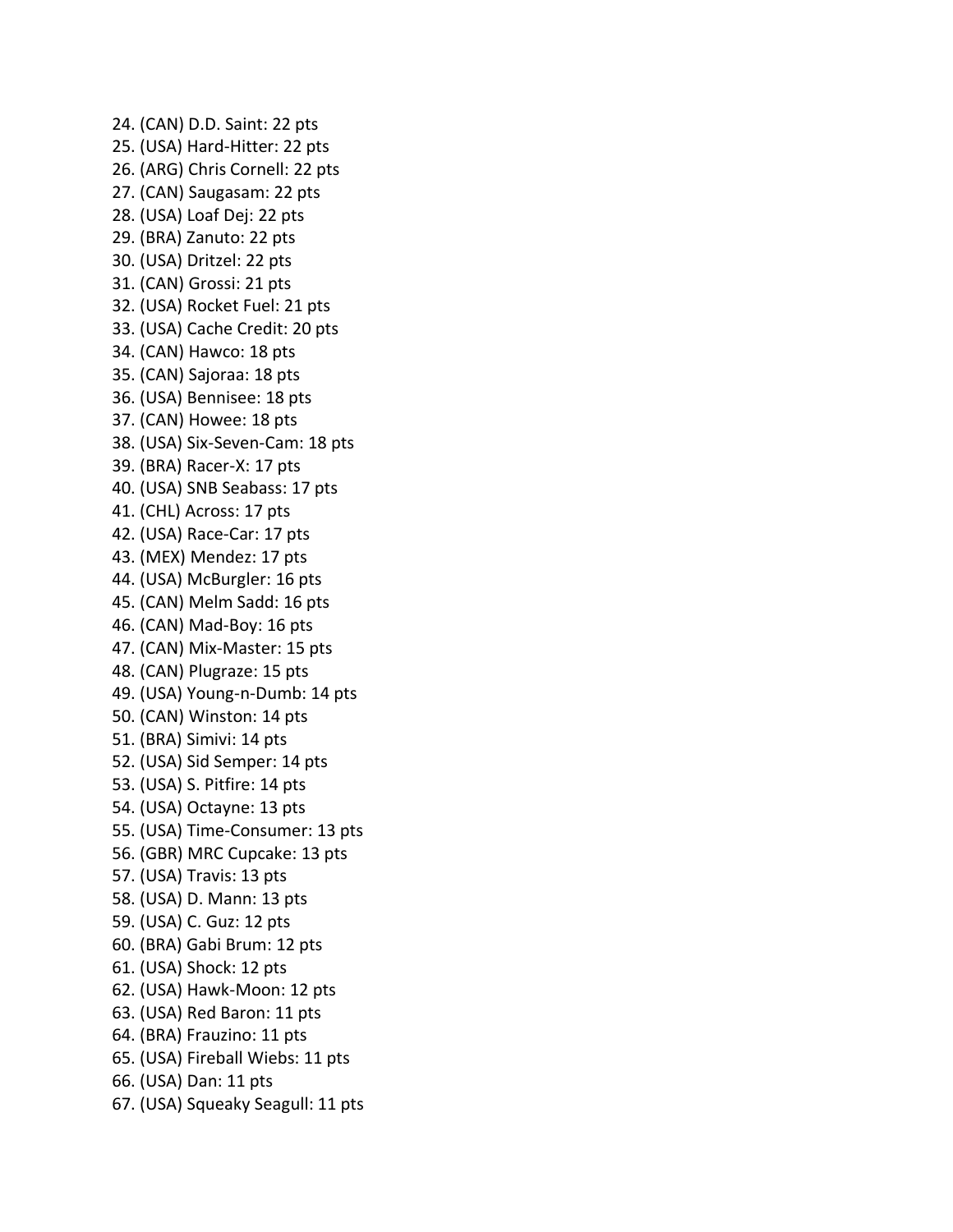68. (CAN) Mr. Maggoo: 10 pts 69. (USA) Jarrett Burton: 10 pts 70. (USA) Jesse: 10 pts 71. (CAN) Groschat-Blanc: 9 pts 72. (MEX) Neurox: 9 pts 73. (USA) The-Badness: 9 pts 74. (USA) C. Daines: 8 pts 75. (USA) F.B. Bean: 8 pts 76. (USA) BRT Doza: 8 pts 77. (USA) KX-Racer: 8 pts 78. (BRA) Ricardo Barbosa: 7 pts 79. (BRA) The Royal Marceio: 7 pts 80. (GBR) D. Griffith: 7 pts 81. (BRA) Diego: 7 pts 82. (USA) P. Pedlar: 7 pts 83. (USA) B. Hairs: 6 pts 84. (BRA) Bruno Fel: 6 pts 85. (USA) Speed Richard: 6 pts 86. (BRA) Luiz Cyborg: 6 pts 87. (USA) Ricky: 5 pts 88. (USA) Tes Yeux: 5 pts 89. (USA) Capt. Worm: 5 pts 90. (ARG) Fossacle: 5 pts 91. (THA) MCM-Racing: 4 pts 92. (THA) Fly-Hider: 4 pts 93. (USA) Andrew Parker: 4 pts 94. (MEX) Aix Flores: 4 pts 95. (USA) Bone-Head-Zor: 3 pts 96. (CAN) Mayhem: 3 pts 97. (BRA) G.N. Mae Hado: 3 pts 98. (USA) Lex Burr: 3 pts 99. (BRA) Ninoxx: 3 pts 100. (USA) Iper-Design: 2 pts 101. (CAN) Mark: 2 pts 102. (USA) Truckeria: 2 pts

# **2019 NOSSCAR World Championship Results (Division 2)**

**Race 1** 1. (USA) Tyranno Cyrus Flex 2. (CAN) A. Rabie 3. (ARG) MC-Fligth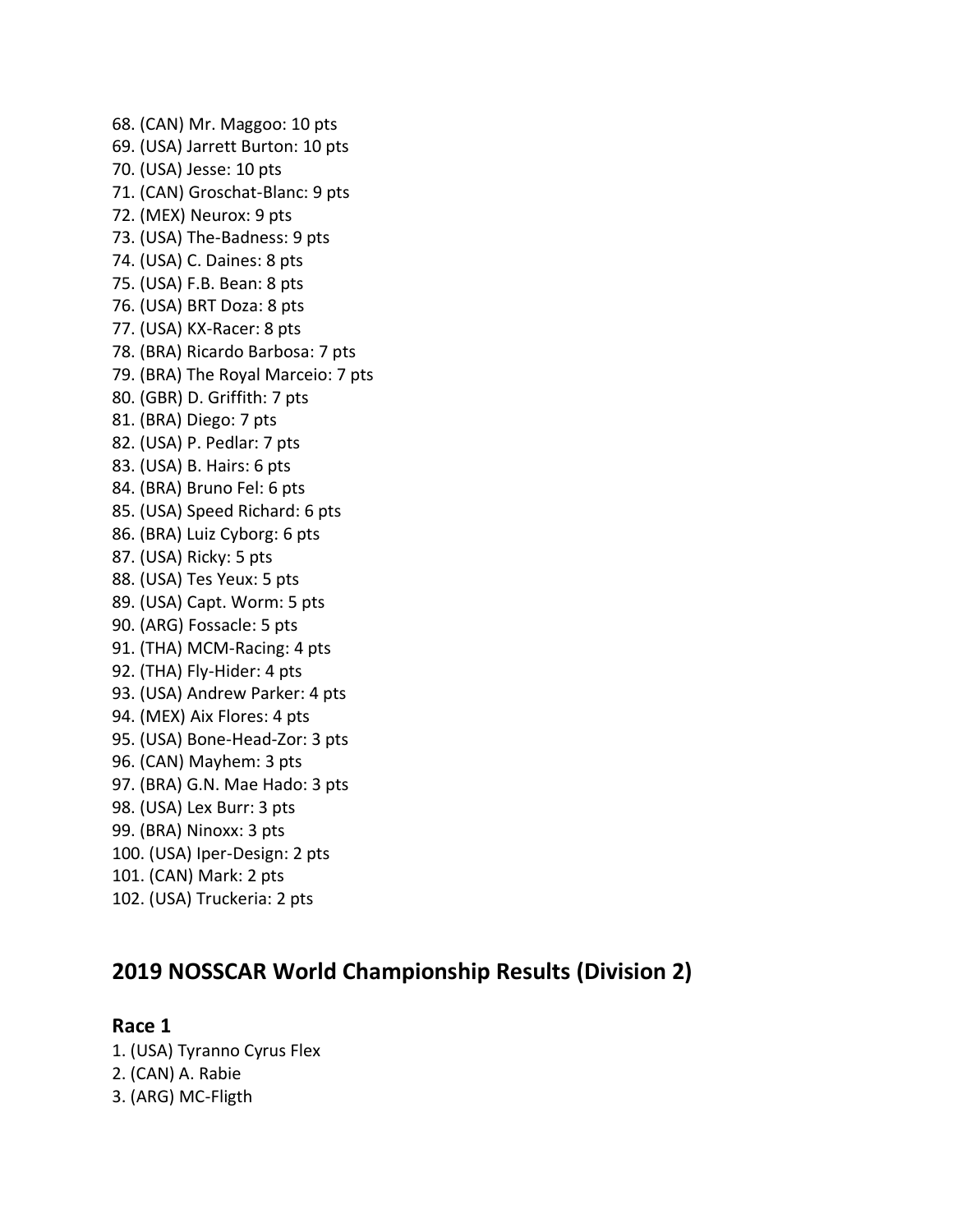4. (USA) Yuck-Foo 5. (URY) Truru Florygus 6. (USA) O. B. 7. (BRA) Tuco AMG 8. (CAN) Kart Meister 9. (BRA) JF Rodriguez 10. (USA) Mr. Jucarogu 11. (USA) CD-Derby 12. (BRA) TLS Player 13. (USA) J. Rue Bro 14. (BRA) Kely 15. (ARG) Alejo Peliciota 16. (BRA) Bruno Morris

## **Race 2**

1. (USA) Roy G. Juno 2. (USA) Mosco Pinia 3. (USA) Skaters 4. (USA) TheCakeMan 5. (BRA) John Joao 6. (URY) Joacoivo 7. (MEX) Tiro Loco 8. (CAN) Giagia 9. (BRA) JF Rodriguez 10. (CAN) Ebaz 11. (BRA) Simivi 12. (USA) CD-Derby 13. (CAN) Dixie 14. (USA) Lunar Surfer 15. (USA) Galvare 16. (USA) Loth Man

## **Race 3**

- 1. (MEX) G. Pine
- 2. (BRA) Simivi
- 3. (BRA) John Joao
- 4. (USA) Ninja Kicken
- 5. (BRA) Franklin Berg
- 6. (CAN) I.Y.
- 7. (USA) Rungunadun
- 8. (ARG) Potente
- 9. (BRA) Ivan Jlte
- 10. (BRA) K. Brie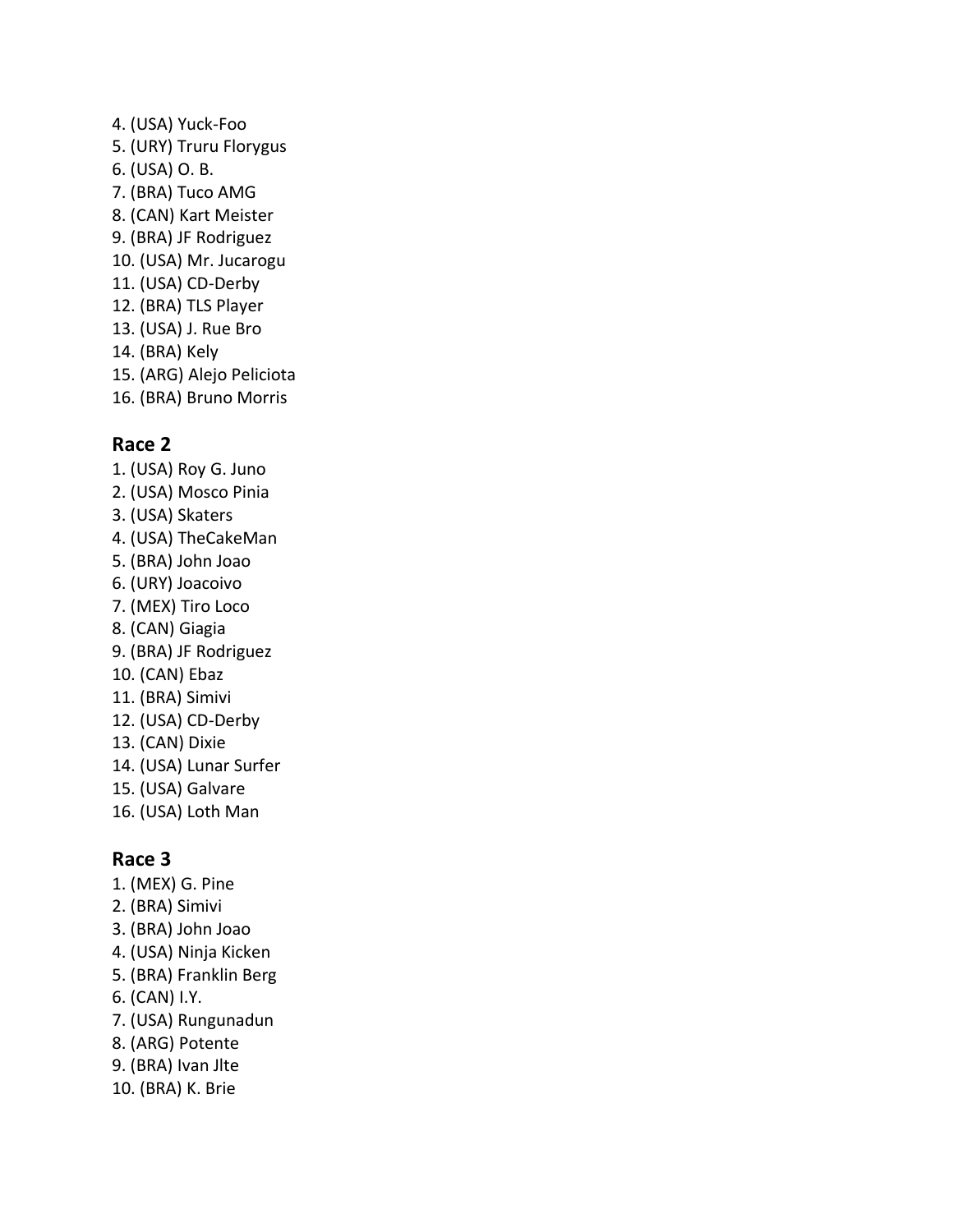- 11. (USA) Jevasquez 12. (USA) CD-Derby 13. (BRA) Jassari 14. (CHL) Ascote Peligroso 15. (ARG) Franco C. 16. (USA) Jr. Bro 17. (URY) Joacoivo
- 18. (BRA) Guajardo Cuevos

### **Race 4**

1. (CAN) A. Bouneek 2. (CAN) A. Rabie 3. (USA) Synonym Toasted 4. (USA) Old Guy 5. (USA) SNB SeaBass 6. (VEN) Villamizar 7. (USA) U. Beathour 8. (URY) Hector Daneluk 9. (USA) Nite Hawk 10. (CAN) D. Rock 11. (CAN) Mitch Burns 12. (USA) CD-Derby 13. (CAN) D. Snake 14. (CAN) Joe Nette 15. (CAN) S. Troll 16. (VEN) Mateo 17. (USA) Jr. Bro 18. (BRA) Rapha

## **Race 5**

1. (USA) oocbr 2. (USA) BackWoodForest 3. (VEN) Josema 4. (URY) Joacoivo 5. (USA) Jr. Bro 6. (USA) A. Dude Roo 7. (USA) Ninja Kicken 8. (CAN) I.Y. 9. (USA) BT Bad Company 10. (BRA) Gugucarvalho 11. (USA) Jevasquez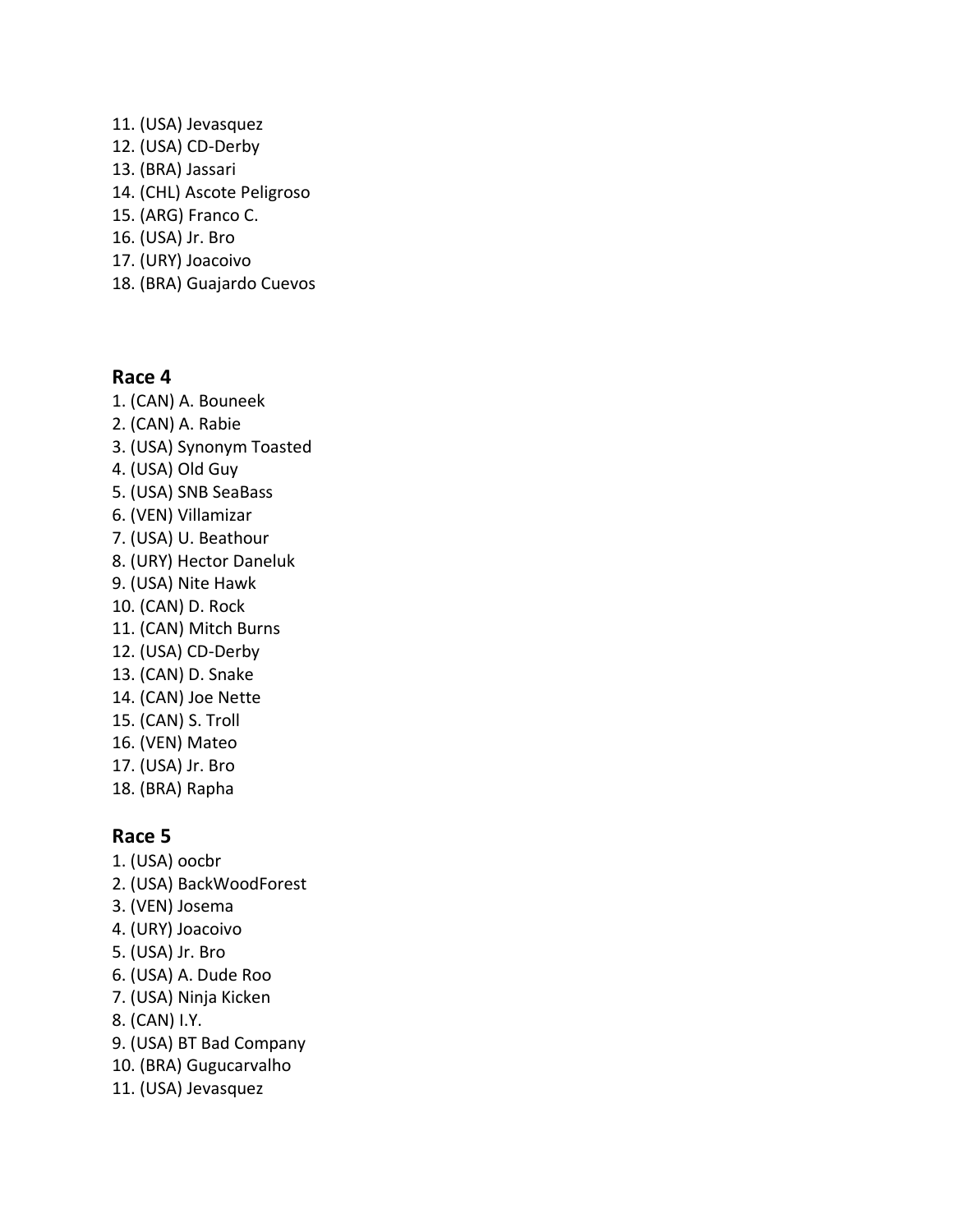- 12. (USA) CD-Derby 13. (USA) Indy-Boy 14. (CHL) Escote Peligroso 15. (USA) Dave Spott 16. (MEX) Boogero
- 17. (ARG) Agusy Roby

1. (USA) CD-Derby: 51 pts

# **2019 NOSSCAR World Championship Division 2 Final Standings**

2. (CAN) A. Rabie: 44 pts 3. (USA) oocbr: 41 pts \*1 win 4. (URY) Joacoivu: 39 pts 5. (BRA) John Joao: 37 pts 6. (USA) Jr. Bro: 37 pts 7. (USA) Ninja Kicken: 33 pts 8. (BRA) Simivi: 33 pts 9. (CAN) I.Y.: 30 pts 10. (BRA) JF Rodriguez: 26 pts 11. (USA) Roy G. Juno: 25 pts \*1 win 12. (USA) Tyranno Cyrus Flex: 25 pts \*1 win 13. (MEX) G. Pine: 25 pts \*1 win 14. (CAN) A. Bouneek: 25 pts \*1 win 15. (USA) Blackwood Forest: 22 pts 16. (USA) Mosco Pinia: 22 pts 17. (USA) Jevasquez: 22 pts 18. (USA) Skaters: 20 pts 19. (ARG) MC-Fligth: 20 pts 20. (VEN) Josema: 20 pts 21. (USA) Synonym Toasted: 20 pts 22. (USA) TheCakeMan: 18 pts 23. (USA) Yuck-Foo: 18 pts 24. (USA) Old Guy: 18 pts 25. (URY) Truru Florygus: 17 pts 26. (BRA) Franklin Berg: 17 pts 27. (USA) SNB SeaBass: 17 pts 28. (USA) A. Dude Roo: 16 pts 29. (VEN) Villamizar: 16 pts 30. (CHL) Escote Peligroso: 16 pts 31. (MEX) Tiro Loco: 15 pts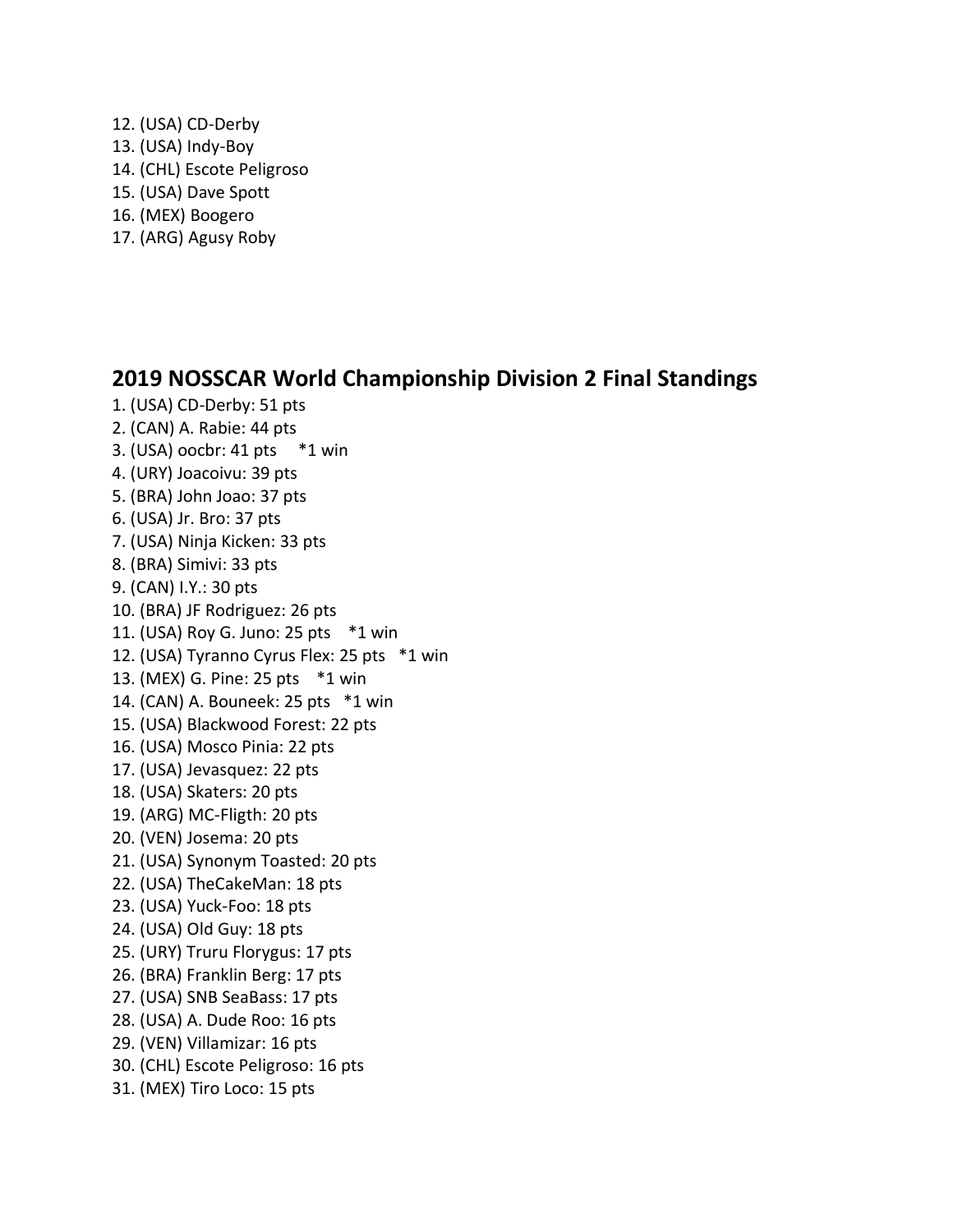32. (USA) U. Beathor: 15 pts 33. (BRA) Tuco AMG: 15 pts 34. (USA) Rungunadun: 15 pts 35. (ARG) Potente: 14 pts 36. (CAN) Giagia: 14 pts 37. (CAN) Kart Meister: 14 pts 38. (URY) Hector Daneluk: 14 pts 39. (USA) BT Bad Company: 13 pts 40. (BRA) Ivan Jlte: 13 pts 41. (USA) Nite Hawk: 13 pts 42. (USA) Mr. Jucarogu: 12 pts 43. (BRA) K. Brie: 12 pts 44. (CAN) Ebaz: 12 pts 45. (BRA) Gugucarvalho: 12 pts 46. (CAN) D. Rock: 12 pts 47. (CAN) Mitch Burns: 11 pts 48. (BRA) TLS Player: 10 pts 49. (CAN) Dixie: 9 pts 50. (BRA) Jassari: 9 pts 51. (USA) Indy-Boy: 9 pts 52. (CAN) D. Snake: 9 pts 53. (USA) Lunar Surfer: 8 pts 54. (CAN) Joe Nette: 8 pts 55. (BRA) Kely: 8 pts 56. (USA) Galvare: 7 pts 57. (CAN) S. Troll: 7 pts 58. (USA) Dave Spott: 7 pts 59. (ARG) Alejo Peliciota: 7 pts 60. (ARG) Franco C: 7 pts 61. (VEN) Mateo: 6 pts 62. (USA) Loth Man: 6 pts 63. (BRA) Bruno Morris: 6 pts 64. (MEX) Boogero: 6 pts 65. (ARG) Agusy Roby: 5 pts 66. (BRA) Guajardo Cuevos: 4 pts 67. (BRA) Rapha: 4 pts

# **2020 NOSSCAR World Championship Race Results Super Formula cars on Gran Turismo Sport**

### **1) Circuit de Spa-Franchorchamps Nov. 12, 2020**

1. (USA) Trenton Krentz

2. (USA) Bill Baldwin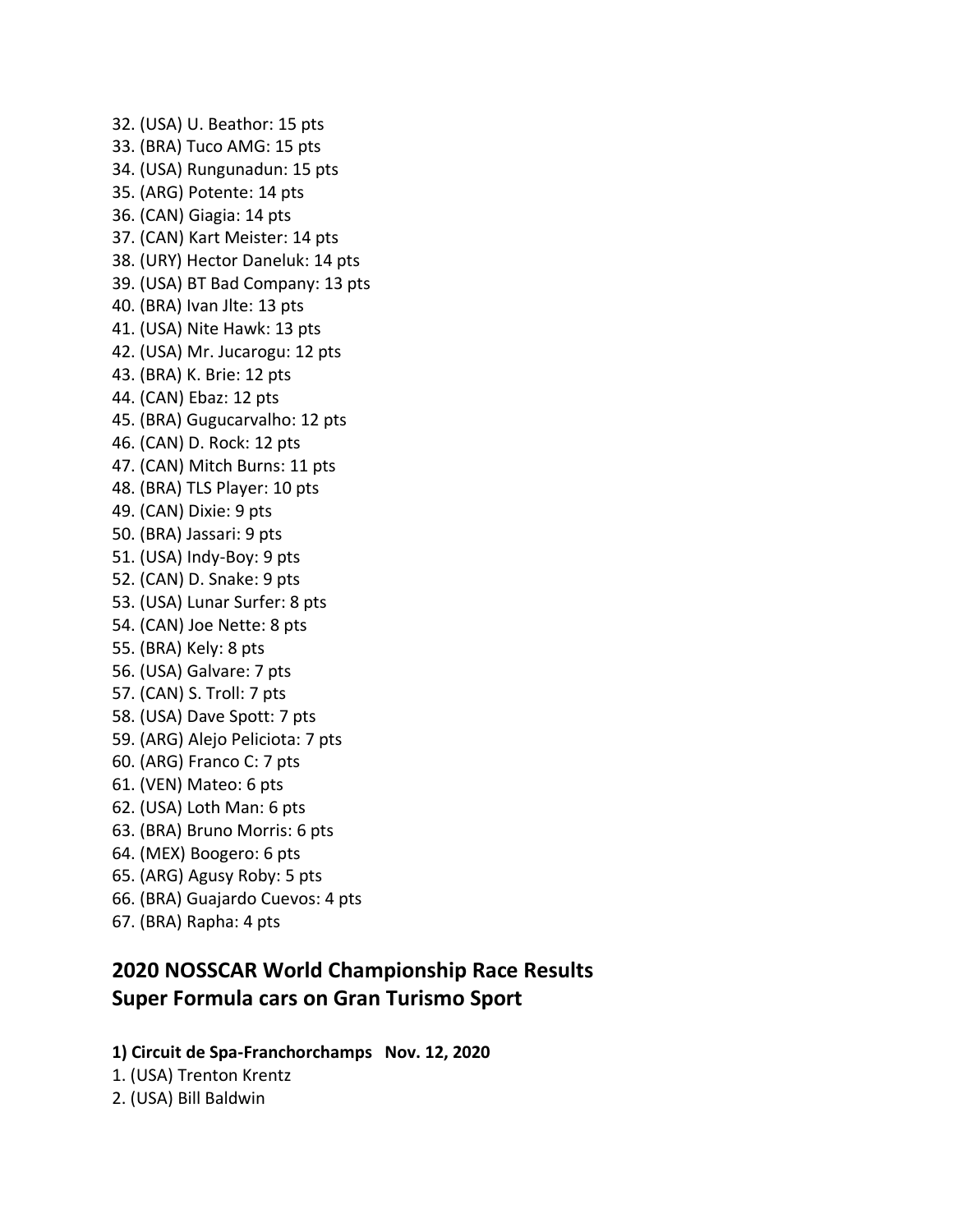- 3. (USA) J.R.B.
- 4. (CAN) Tyler McMurter
- 5. (USA) NTG-Too-Faded
- 6. (USA) Robert Lohman Sr.
- 7. (USA) Vischansky
- 8. (CAN) AgnaldoTeExplode
- 9. (USA) Squeeky
- 10. (USA) Bucks-Dadon
- 11. (ARG) lolotimes
- 12. (BRA) MauroGC
- 13. (USA) Mad-Decent

### **2) Autodromo Nationale Monza Nov. 12, 2020**

- 1. (USA) Trenton Krentz
- 2. (USA) Bill Baldwin
- 3. (CAN) Tyler McMurter
- 4. (USA) J.R.B.
- 5. (USA) Robert Lohman Sr.
- 6. (USA) GrayWolfShadow
- 7. (CAN) King-RedZone
- 8. (USA) Gray-Jedi
- 9. (ITA) Riccardo-Italia
- 10. (GBR) Lqnxly
- 11. (USA) RU21AI
- 12. (ESP) JuanMi

## **3) Red Bull Ring Nov. 12, 2020**

- 1. (USA) Trenton Krentz
- 2. (USA) Bill Baldwin
- 3. (USA) J.R.B.
- 4. (CAN) Tyler McMurter
- 5. (USA) Robert Lohman Sr.
- 6. (BRA) Mateus Lima
- 7. (MAL) Walter
- 8. (USA) azuwish
- 9. (USA) TPM
- 10. (USA) Jade2003
- 11. (USA) Vincent

## **2020 NOSSCAR World Championship Final Standings**

- 1. (USA) Trenton Krentz: 75 pts \*3 wins **\*CHAMPION**
- 2. (USA) Bill Baldwin: 66 pts **\*ROTY**
- 3. (USA) J.R.B.: 58 pts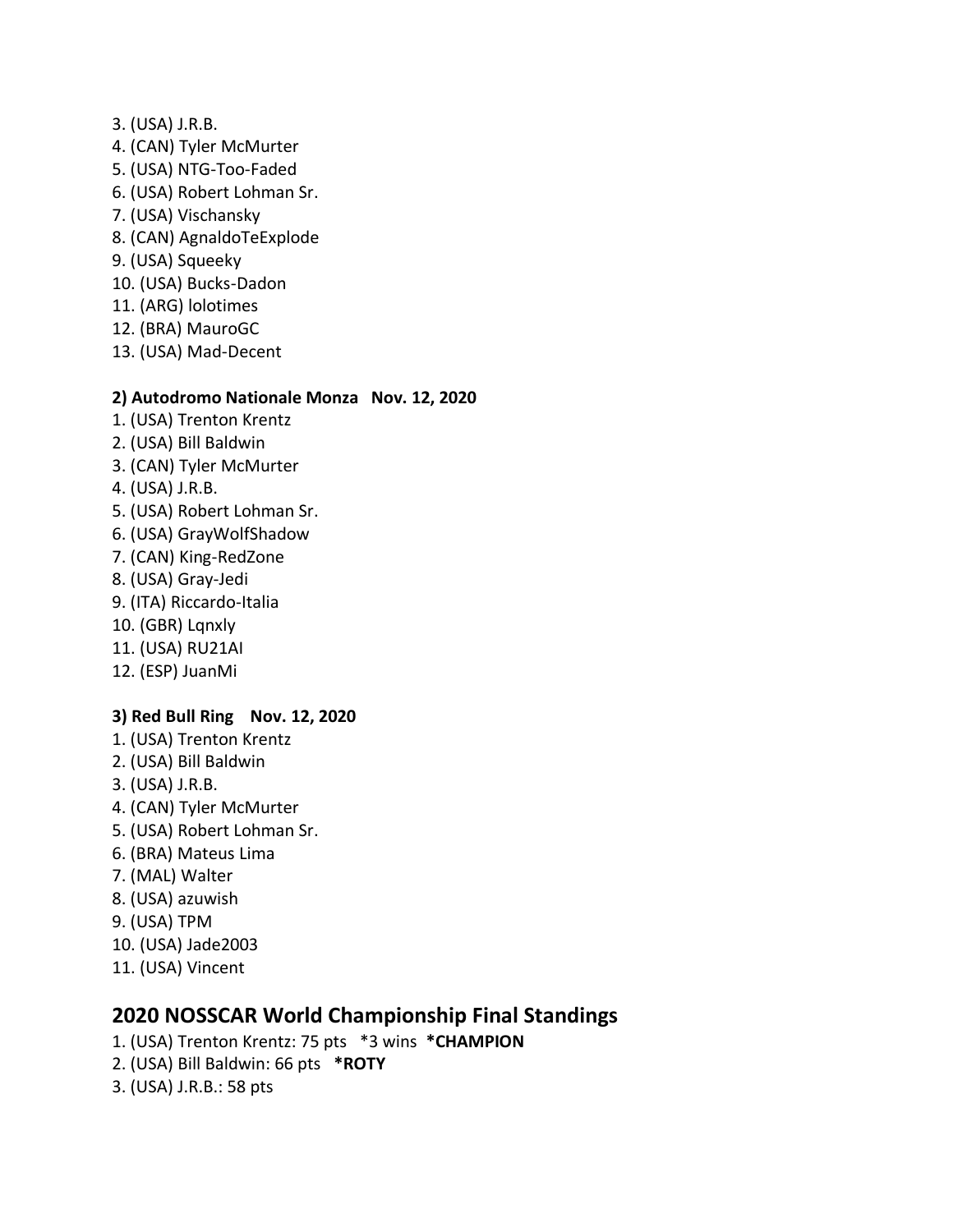4. (CAN) Tyler McMurter: 56 pts 5. (USA) Robert Lohman Sr.: 50 pts 6. (USA) NTG-Too-Faded: 17 pts 7. (USA) GrayWolfShadow: 16 pts 8. (BRA) Mateus Lima: 16 pts 9. (USA) Vischansky: 15 pts 10. (MAL) Walter: 15 pts 11. (CAN) King-RedZone: 15 pts 12. (CAN) AgnaldoTeExplode: 14 pts 13. (USA) azuwish: 14 pts 14. (USA) Gray-Jedi: 14 pts 15. (ITA) Riccardo-Italia: 13 pts 16. (USA) TPM: 13 pts 17. (USA) Squeeky: 13 pts 18. (USA) Jade2003: 12 pts 19. (GBR) Lqnxly: 12 pts 20. (USA) Bucks-Dadon: 12 pts 21. (ARG) lolotimes: 11 pts 22. (USA) Vincent: 11 pts 23. (USA) RU21AI: 11 pts 24. (ESP) Juan Mi: 10 pts 25. (BRA) Mauro GC: 10 pts 26. (USA) Mad Decent: 9 pts

# **2021 NOSSCAR World Championship Race Results**

#### **1) Willow Springs (USA) Nov. 6**

- 1. (CAN) Enzo
- 2. (USA) Trenton Krentz
- 3. (CAN) Tyler McMurter
- 4. (USA) Allen Richardson
- 5. (USA) Bill Baldwin
- 6. (FRA) Beam-SKP
- 7. (USA) J.R.B.
- 8. (USA) Jeffery Robinson Jr.
- 9. (USA) Robert Lohman Sr.
- 10. (USA) Rush Downing
- 11. (GBR) Isaac Miller
- 12. (BRA) Riccardo
- 13. (CAN) TC Clarkson
- 14. (MEX) Sergio Suarez
- 15. (GBR) Jamie Bunsell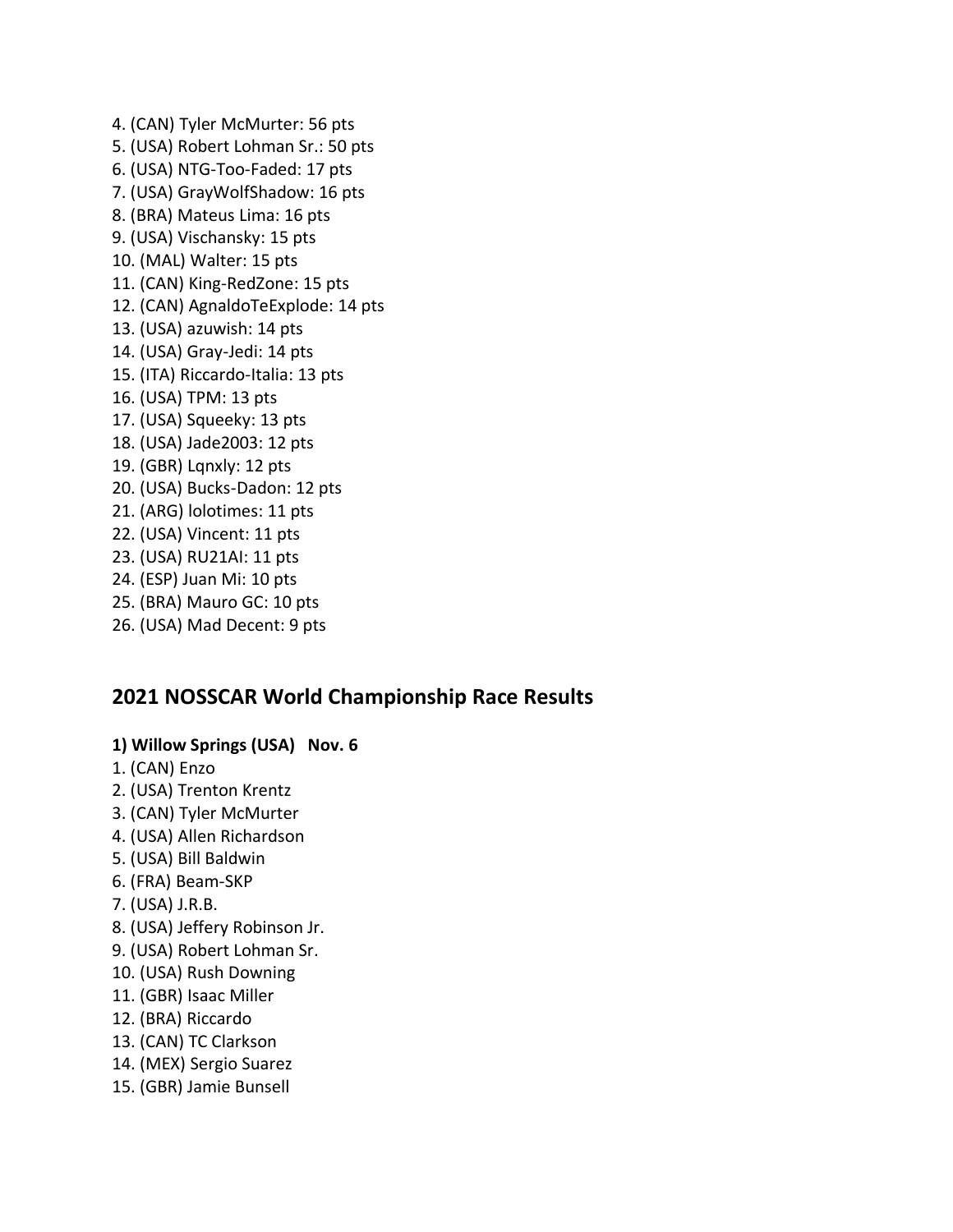16. (USA) Alex Tesdahl 17. (FRA) Axel Bury 18. (BRA) BRP Kalyto 19. (USA) Ayrton Frederick 20. (USA) Red-Line

\*Pole Winner: (CAN) Enzo \*Fastest Race Lap: (CAN) Enzo

#### **2) Mount Panorama (Australia) Nov. 13**

- 1. (CAN) Enzo
- 2. (USA) Trenton Krentz
- 3. (FRA) Beam-SKP
- 4. (CAN) Ned
- 5. (USA) Bill Baldwin
- 6. (USA) Jeffery Robinson Jr.
- 7. (CAN) Tyler McMurter
- 8. (USA) Ayrton Frederick
- 9. (CAN) Henwian
- 10. (USA) Boxer-Face
- 11. (USA) Alex Tesdahl
- 12. (USA) Axxis
- 13. (USA) Red-Line
- 14. (MEX) Sergio Suarez
- 15. (ITA) Teo
- 16. (USA) Allen Richardson

\*Pole Winner: (CAN) Enzo \*Fastest Race Lap: (CAN) Enzo

#### **3) Spa de Francorchamps (Belgium) Nov. 20**

- 1. (CAN) Enzo
- 2. (USA) Trenton Krentz
- 3. (USA) Bill Baldwin
- 4. (CAN) Tyler McMurter
- 5. (USA) Jeffery Robinson Jr.
- 6. (USA) Allen Richardson
- 7. (FRA) Beam-SKP
- 8. (USA) Ayrton Frederick
- 9. (USA) Alex Tesdahl
- 10. (SLO) Dose' McLaren
- 11. (USA) Donald Keys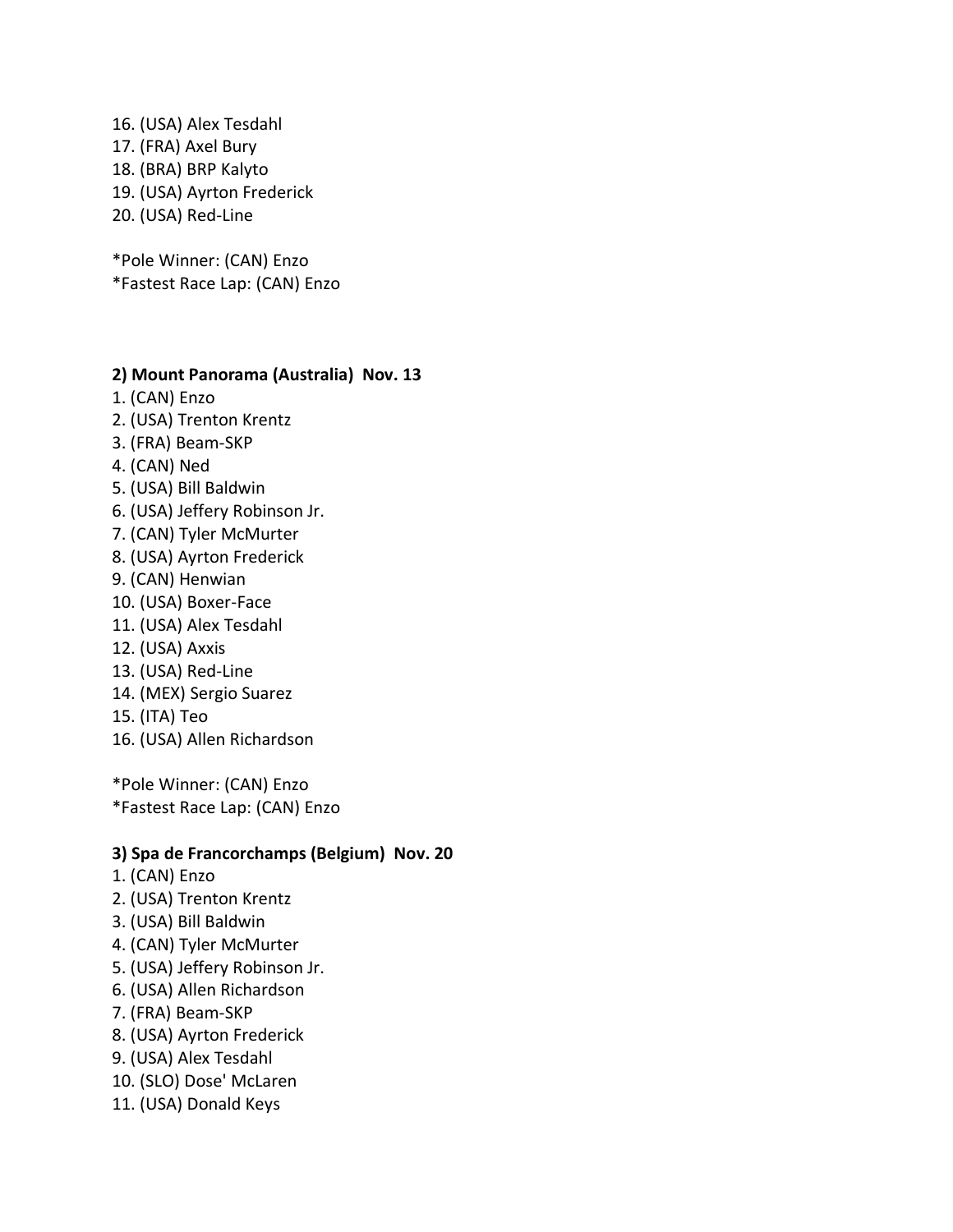- 12. (BRA) Next 13. (NLD) Ketsobar 14. (CAN) Henwian 15. (MEX) Sergio Suarez
- 16. (IRE) Roberto Matri

\*Pole Winner: (USA) Trenton Krentz \*Fastest Race Lap: (CAN) Enzo

#### **4) Nurburgring GP (Germany) Nov. 27**

- 1. (CAN) Enzo
- 2. (CAN) Ned
- 3. (USA) Bill Baldwin
- 4. (USA) Trenton Krentz
- 5. (CAN) Tyler McMurter
- 6. (USA) Jeffery Robinson Jr.
- 7. (USA) Allen Richardson
- 8. (USA) Jessie Carlson
- 9. (USA) Alex Tesdahl
- 10. (USA) Ayrton Frederick
- 11. (CAN) Bailey Steffler
- 12. (MEX) Sergio Suarez
- 13. (FRA) Beam-SKP
- 14. (GBR) Jamie Bunsell
- 15. (USA) Donald Keys
- 16. (GBR) Isaac Miller

\*Pole Winner: (USA) Trenton Krentz \*Fastest Race Lap: (CAN) Enzo

#### **5) Brands Hatch (Great Britain) Dec. 4**

- 1. (CAN) Ned
- 2. (USA) Trenton Krentz
- 3. (USA) Jessie Carlson
- 4. (USA) Bill Baldwin
- 5. (USA) Jeffery Robinson Jr.
- 6. (CAN) Tyler McMurter
- 7. (MEX) Sergio Suarez
- 8. (CAN) Ian Henwian
- 9. (USA) Alex Tesdahl
- 10. (CAN) Enzo
- 11. (BRA) Muller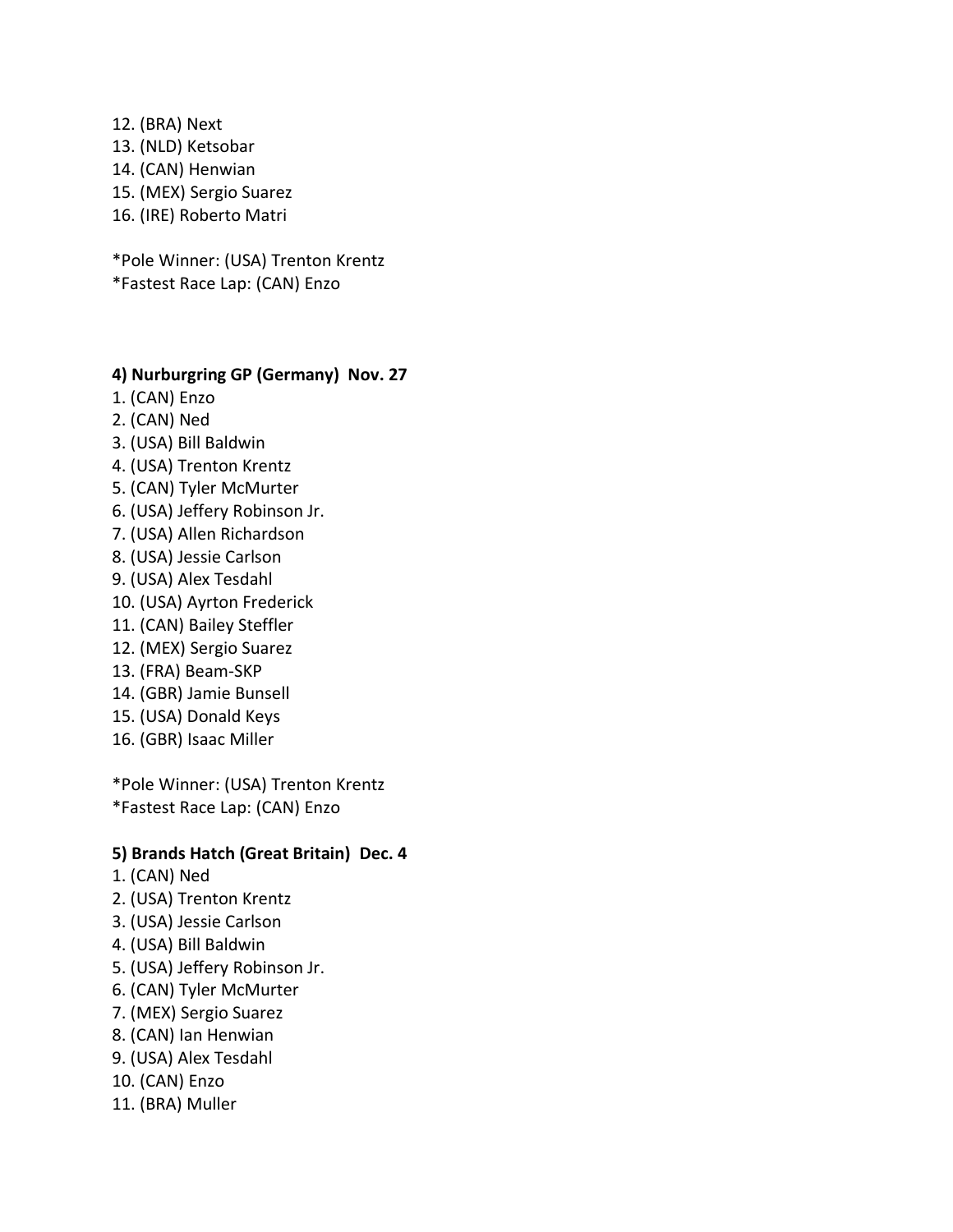- 12. (USA) Allen Richardson
- 13. (USA) Apollo
- 14. (CAN) Bailey Steffler
- 15. (USA) Ayrton Frederick
- 16. (GBR) Jamie Bunsell
- 17. (BRA) Jortega
- 18. (USA) JC-Motor

\*Pole Winner: (USA) Trenton Krentz \*Fastest Race Lap: (USA) Jessie Carlson

## **6) Circuit de la Sarthe (France) Dec. 11**

- 1. (CAN) Enzo
- 2. (CAN) Ned
- 3. (USA) Trenton Krentz
- 4. (USA) Jeffery Robinson Jr.
- 5. (USA) Allen Richardson
- 6. (CAN) Tyler McMurter
- 7. (USA) Alex Tesdahl
- 8. (CAN) Ian Henwian
- 9. (USA) Jessie Carlson
- 10. (FRA) Beam-SKP
- 11. (CAN) Rafael
- 12. (USA) Ayrton Frederick
- 13. (USA) Bill Baldwin
- 14. (CAN) Bailey Steffler
- 15. (FRA) Axel Bury
- 16. (BRA) Next

\*Pole Winner: (CAN) Enzo \*Fastest Race Lap: (USA) Trenton Krentz

### **7) Autodromo de Interlagos (Brazil) Dec. 18**

- 1. (CAN) Enzo
- 2. (CAN) Ned
- 3. (CAN) Tyler McMurter
- 4. (USA) Trenton Krentz \*Pen
- 5. (USA) Bill Baldwin
- 6. (USA) Jeffery Robinson Jr.
- 7. (USA) J.R.B.
- 8. (IRE) Bo Tedesco \*Pen
- 9. (USA) Chris Ryan
- 10. (CAN) Ian Henwian \*Pen
- 11. (USA) Cameron Norton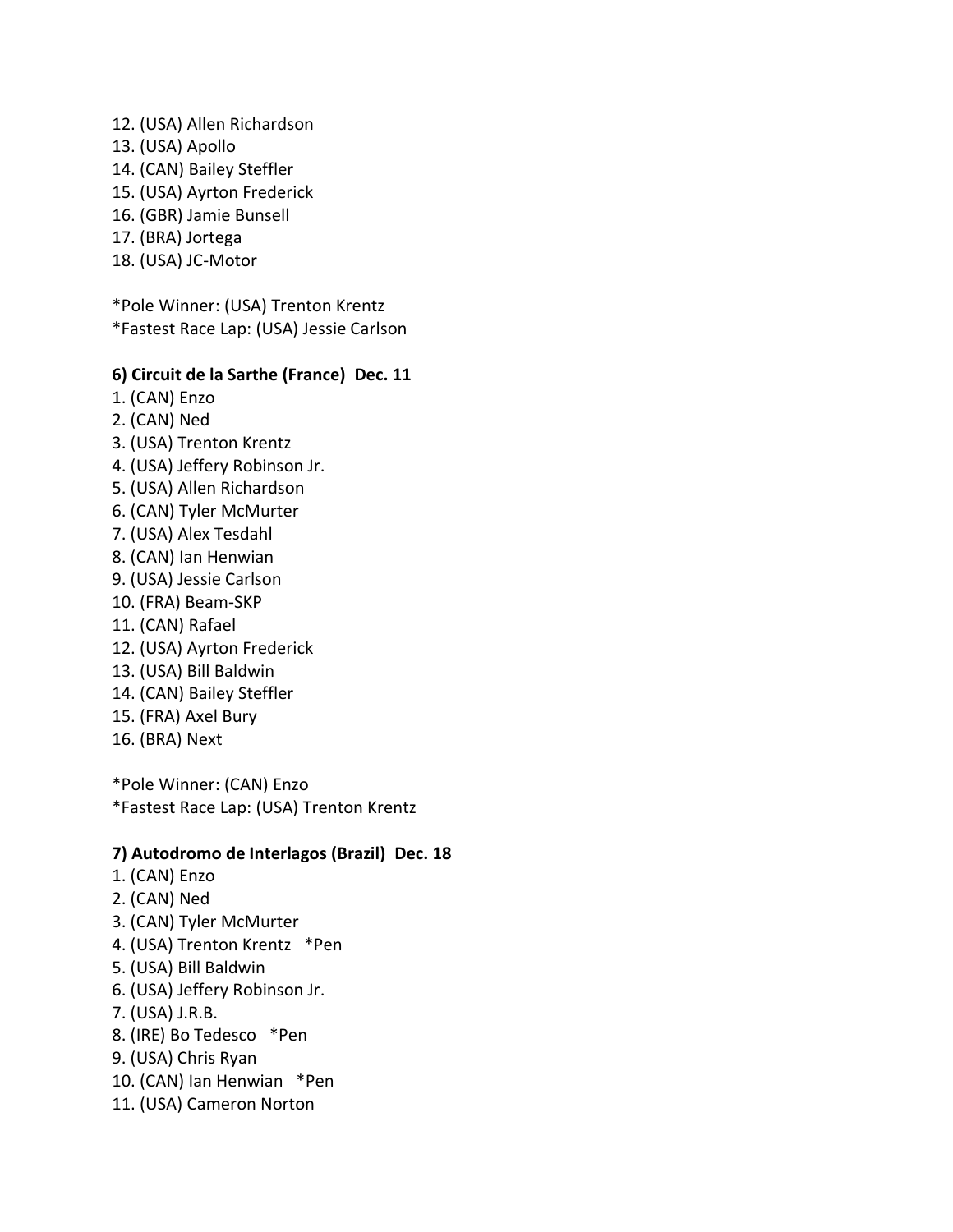12. (USA) Jessie Carlson 13. (USA) Ayrton Frederick 14. (BRA) Furquin Sandro 15. (CAN) Bo-Dizzy 16. (USA) Alex Tesdahl 17. (USA) Allen Richardson 18. (BRA) Next

\*Pole Winner: (USA) Trenton Krentz \*Fastest Race Lap: (CAN) Enzo

# **2021 NOSSCAR World Championship Final Standings**

1. (CAN) Enzo: 170 pts \*6 wins 2. (USA) Trenton Krentz: 149 pts 3. (CAN) Tyler McMurter: 122 pts 4. (USA) Bill Baldwin: 118 pts 5. (USA) Jeffery Robinson Jr.: 114 pts 6. (CAN) Ned: 109 pts \*1 win **\*Rookie of the Year** 7. (USA) Allen Richardson: 87 pts 8. (USA) Alex Tesdahl: 77 pts 9. (FRA) Beam-SKP: 72 pts 10. (USA) Ayrton Frederick: 69 pts 11. (CAN) Ian Henwian: 61 pts 12. (USA) Jessie Carlson: 58 pts 13. (MEX) Sergio Suarez: 48 pts 14. (USA) J.R.B.: 30 pts 15. (CAN) Bailey Steffler: 27 pts 16. (GBR) Jamie Bunsell: 21 pts 17. (BRA) Next: 20 pts 18. (USA) Donald Keys: 18 pts 19. (GBR) Isaac Miller: 17 pts 20. (IRE) Bo Tedesco: 14 pts 21. (USA) Chris Ryan: 13 pts 22. (USA) Robert Lohman Sr.: 13 pts 23. (USA) Rush Downing: 12 pts 24. (SLO) Dose' McLaren: 12 pts 25. (FRA) Axel Bury: 12 pts 26. (USA) Boxer-Face: 12 pts 27. (BRA) Muller: 11 pts 28. (CAN) Rafael: 11 pts 29. (USA) Cameron Norton: 11 pts 30. (USA) Red-Line: 11 pts 31. (BRA) Riccardo: 10 pts